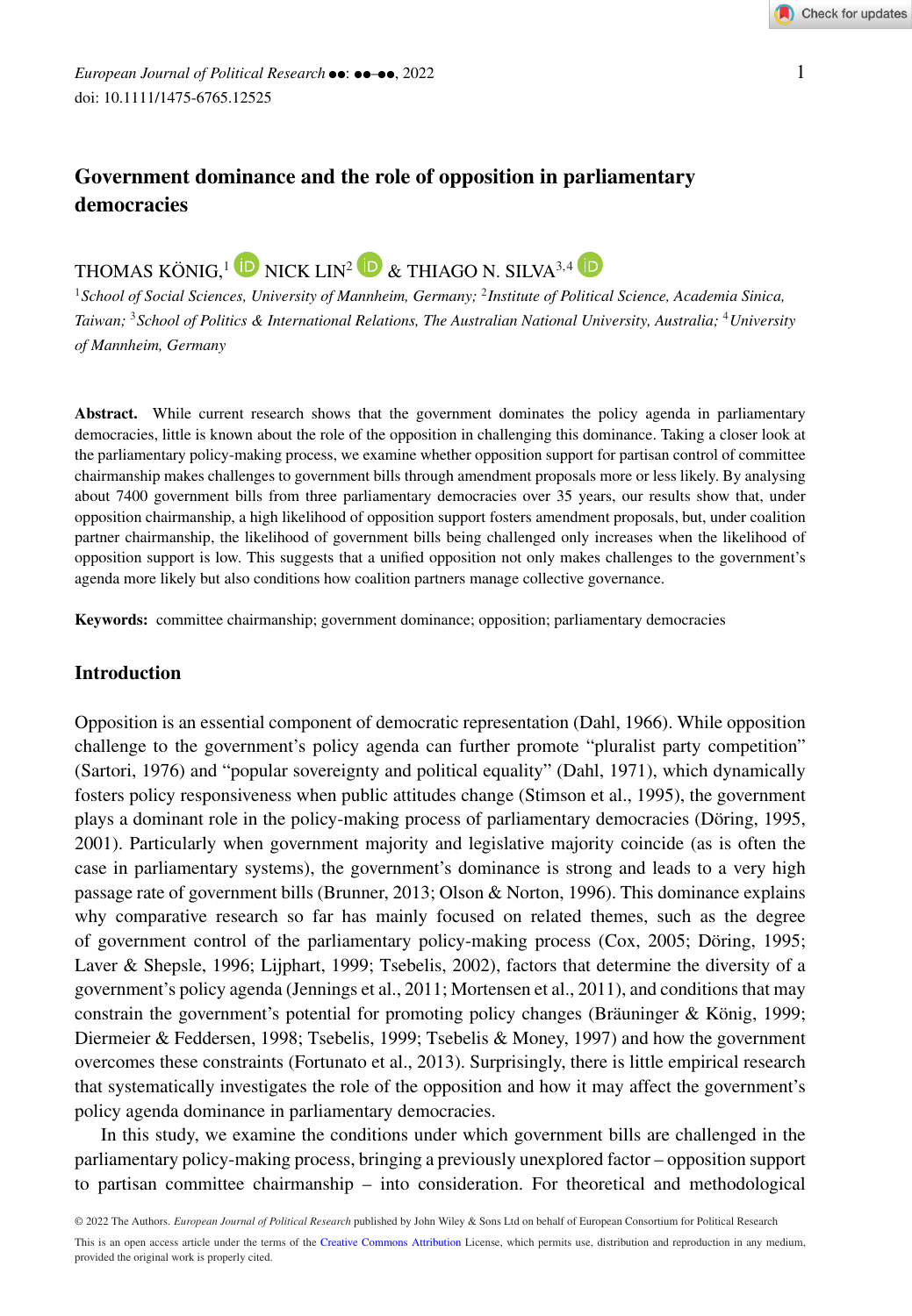reasons, we approximate challenges to government bills by employing the initiation of amendment proposals, which is an observable variable that signals incompleteness of government bills and underscores accountability for challenging a bill. Even though amendment proposals do not always lead to policy changes, these challenges may impose various costs on government parties<sup>1</sup> and bring electoral benefits to the partisan challengers who are responsible for such proposals (Fortunato, 2021; Russell et al., 2017).<sup>2</sup>

Following the proposition that parliamentary institutions empower parties in the parliamentary policy-making process (Fortunato et al., 2019; Powell, 2000; Strøm, 1990), we conceive the role of the committee chair as a mediator who has the power to foster or hinder challenges (i.e. amendment proposals) to government bills. As suggested by the recent literature on legislative review and party differentiation in coalition governments (Fortunato, 2021; Fortunato et al., 2019), we expect that government bills are more likely to receive amendment proposals when policy disagreement between the ministerial party and the party chairing the reviewing committee escalates. In addition to the level of policy disagreement between the minister and the committee chair, we further posit that opposition support to the committee leadership makes challenges to government bills through amendment proposals more or less likely.

Unsurprisingly, when committee chairmanship is under the control of the ministerial party, the chair can use her powers to prevent challenges targeting bills of her own party as this creates potential reputation costs for the party. Yet, when an opposition party chairs the committee that reviews a government bill, opposition support to the opposition chair should make the presence of amendment proposals more likely. This also applies to multiparty opposition, as doing so can help the opposition undermine the image of a dominant government policy agenda in the eyes of the voters and present the opposition as a credible alternative (Andeweg, 2013; Blondel, 1997; Hohendorf et al., 2020; Whitaker & Martin, 2021). On the contrary, when the coalition partner controls the chair of the reviewing committee, the likelihood of opposition support rather motivates the partner chair to hinder amendment proposals; otherwise, the partner chair risks providing reputation gains for the opposition and suffering costs from coalition tensions. In this case, the ministerial office-holder may also learn the partner's competitive type, which can exacerbate the principal-agent problems within coalition governments (König et al., 2022).

To examine our argument, we construct a new dataset that includes information on all government bills and partisanship of committee leaderships in three parliamentary democracies where the power of committees is considered strong: Denmark (2004–2015), Germany (1980– 2012), and the Netherlands (1998–2015). Our findings, drawn from about 7400 government bills, show that opposition support is an important factor that helps us understand challenges to government dominance of the policy agenda in the parliamentary policy-making process. Underlining the importance of partisan committee chairmanship, we show that a government bill is more likely to be challenged (i.e. receive amendment proposals), the further (in terms of policy disagreement) the proposing minister is to the opposition chair, who is supported by the opposition parties. By contrast, when the chair is controlled by a coalition partner, the government bill is only more likely to be challenged when the likelihood of opposition support to the partner chair is low (i.e. the preference divergence between the partner chair to the other opposition parties is high). Overall, our findings shed new light on democratic representation, the government's policy-making dominance and the role of the opposition in parliamentary democracies.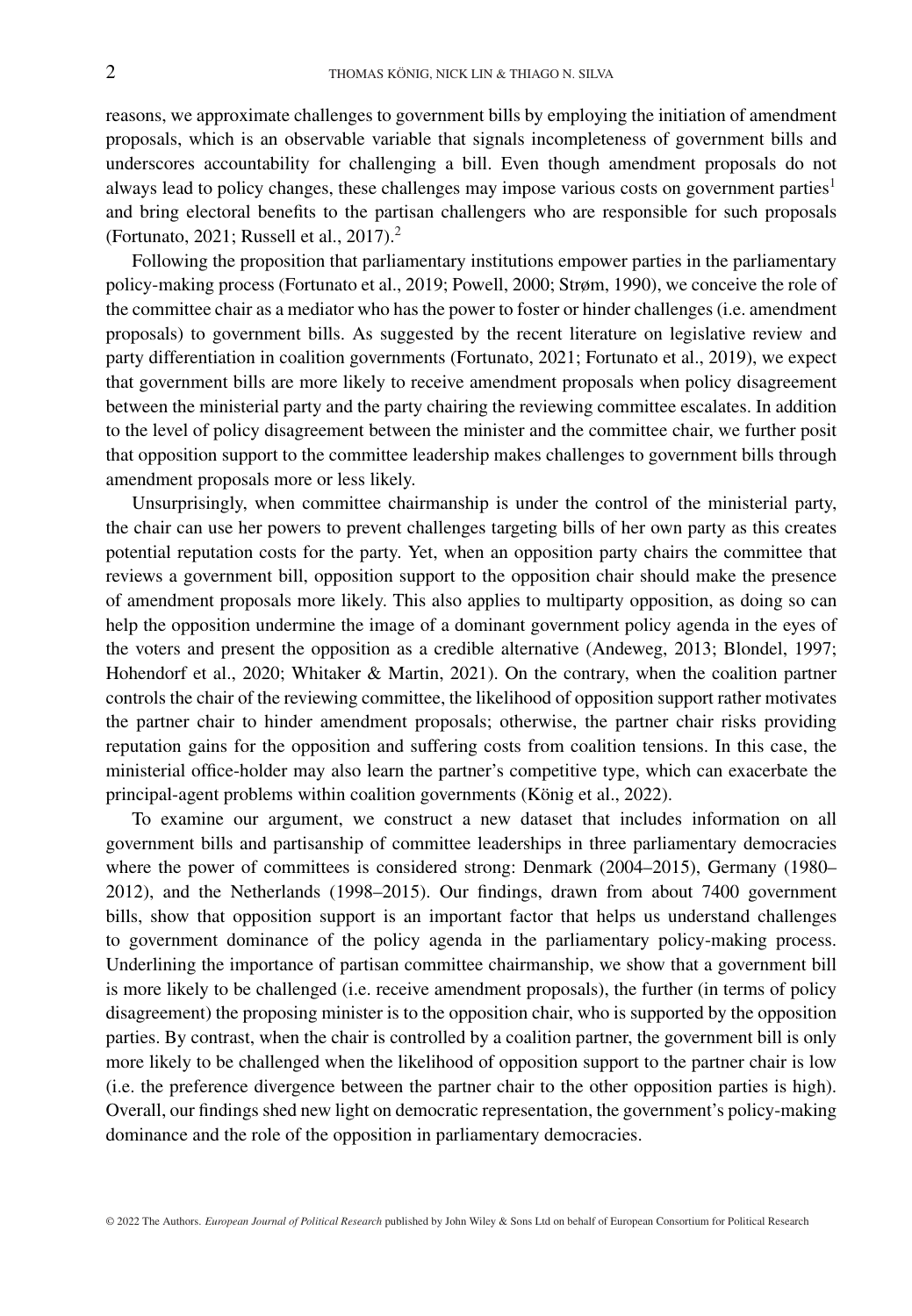#### **Opposition influence on the parliamentary policy-making process**

As Dahl (1966, p. xviii) famously argued, the existence of the opposition is 'nearly the most distinctive characteristic of democracy'. In parliamentary democracies, since government and parliamentary majorities often coincide, $3$  the opposition is expected to function as a player who constantly checks the government and the parliamentary majority the government controls. The main task of the opposition is to scrutinize a variety of government activities, criticize the government's policy agenda and present credible alternatives to government proposals (Helms, 2008). Surprisingly, while the role of the opposition seems to be fundamental to the functioning of democracy and its tasks are very specific, scholars have paid little attention to a systematic examination of the role of the opposition, its behaviour and its influence in the parliamentary policy-making process (see, e.g., Garritzmann, 2017, for a detailed review).

In the existing, yet scant literature that empirically evaluates the role of opposition in the parliamentary policy-making process, the attention largely focuses on whether the opposition exerts any impact on policy outputs. Taking a policy-seeking perspective, this literature often considers the opposition as the main policy competitor to the government and examines whether the opposition can get their preferred policies implemented or can force the government to alter its own policy agenda. Particularly, one strand of this literature studies the passage rate of bills as an assessment of opposition influence (Andeweg & Nijzink, 1995; Arter, 1985; Griffith, 1974; Kerrouche, 2006; Zubek, 2011). For instance, Brunner (2013) investigates the success rate of government against parliamentary bills and demonstrates that government bills on average enjoyed a much higher passage rate than parliamentary bills in 14 parliamentary democracies in the period between 1945 and 2005.<sup>4</sup> The imbalance in passage rates between government and opposition bills, therefore, led to the impression that the opposition plays a fairly marginal role or is even negligible in parliamentary democracies, and that the government is dominant in setting and controlling the policy agenda.

Similar results have been discovered in another body of research that examines the conditions under which the opposition may constrain the government's policy-making dominance in parliament. This strand of the literature shows that the influence of the opposition in the parliamentary policy-making process is limited, and only under certain circumstances, particularly where the number of partisan veto players increases (Tsebelis, 2002), has the opposition a chance to get policies implemented in its preferred shape. For instance, scholars have found that government parties may be constrained under situations where legislative majorities are not congruent in bicameral systems (Manow & Burkhart, 2007; Tsebelis & Money, 1997), policy disagreement exists within the government (Bräuninger & Debus, 2009) and when divided (Bräuninger et al., 2017) or minority governments (Strøm, 1990) take place. These empirical studies, again, conclude that the government is the dominant actor in the parliamentary policy-making process.

Challenging this impression, some scholars, following the proposition that parliamentary institutions empower parties (Copeland & Patterson, 1994; Gamm & Huber, 2002; Mattson & Strøm, 1995; Mezey, 1993; Strøm, 1990), attempt to turn the scholarly attention to the variation in the design of parliamentary institutions, with a special focus on committee systems. They argue that whether the opposition is granted access to institutional powers, such as committee chairs or the power to amend government bills through parliamentary committees, determines the influence the opposition may exert (Powell, 2000; Strøm, 1990). Indeed, the parliament offers 'a whole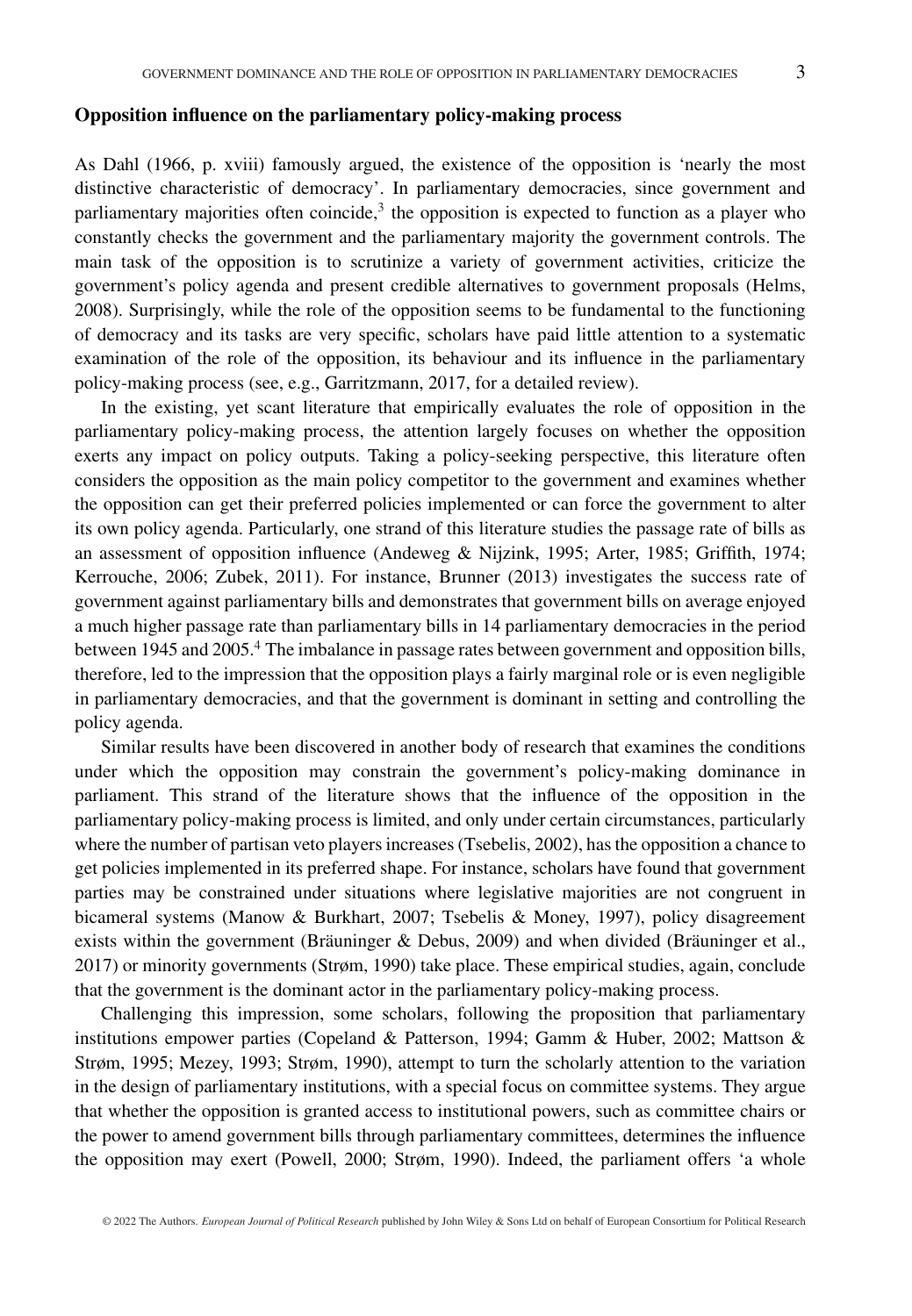"arsenal" of different tools to extract information from governments, to monitor their activities and to induce them to defend their decisions' (Saalfeld, 2000, p. 365).

Empirically, Fortunato et al. (2019) find that government bills are more likely to be altered (i.e. the contents being substantively edited between the introduction and the conclusion of the legislative process) when the opposition rather than the partner party controls the committee chairmanship.<sup>5</sup> Without aiming at introducing policy changes, opposition parties can challenge government bills to highlight to voters the government's incompetence, the inconsistency and incompleteness of the government's policy agenda and potential alternatives they can offer (Hohendorf et al., 2020; Russell et al., 2017; Whitaker & Martin, 2021; Williams, 2011). Likewise, coalition partners may do so for policy differentiation or reputation purposes (Fortunato, 2021; Martin & Vanberg, 2008). Building on this literature, we propose to take a vote-maximizing perspective to better understand partisan committee chairmanship in the parliamentary policymaking process.<sup>6</sup> We ask and investigate under which conditions government bills are more likely to be challenged under different partisan control of committee chairs, and we contend that the likelihood of support of the opposition to the partisan committee chair affects whether government bills are more or less likely to receive such challenges.

#### **Committee chairmanship, opposition support and challenges to government bills**

In most parliamentary democracies, the committee system is the most readily available institution that grants parties varied powers to perform activities such as scrutinizing the government's activities (Krehbiel, 1991; Martin, 2004; Martin & Vanberg, 2005) and revising government bills (Döring, 1995; Döring & Hallerberg, 2004; Martin & Vanberg, 2011). With powers to schedule public hearings, to consult policy experts and societal groups, and to subpoena relevant documents on government bills, committee deliberations can help parliamentary parties extract relevant policy information and thus reduce information deficits vis-à-vis the privileged ministerial office-holder (Kim & Loewenberg, 2005; Mattson & Strøm, 1995; Mezey, 1993). In particular, committee chairs have privileges – be they formal or informal – to determine the agenda of the committee and to affect the overall committee deliberations. As a result, it has been argued that chairing committees can help coalition partners to monitor and scrutinize government bills when ministerial drift is more likely due to diverging policy preferences between coalition parties (Carroll & Cox, 2012; Kim & Loewenberg, 2005; Krauss et al., 2021).<sup>7</sup>

Indeed, controlling access to committee chairmanship may provide political parties with greater influence over the policy-making process (Dach, 1989). Particularly important, the committee leadership might allow opposition parties to exert institutional powers to challenge the government's dominance in the parliamentary decision-making process (Powell, 2000; Strøm, 1990). As Fortunato et al. (2019) recently demonstrate, government bills receive more substantial changes when opposition parties chair relevant reviewing committees. That said, the relationship between chairing committees and challenges government bills receive may not be as straightforward as it looks. While Fortunato et al. (2019) also reveal that committee chairs controlled by the coalition partner do not increase the number of alterations made to government bills, Fortunato (2021) instead shows that under partner chairmanship amendment proposals are more likely to be introduced when coalition partners attempt to differentiate from one another in the eyes of the voters and less likely when the opposition plays a pivotal role in the policy-making process such as under minority governments.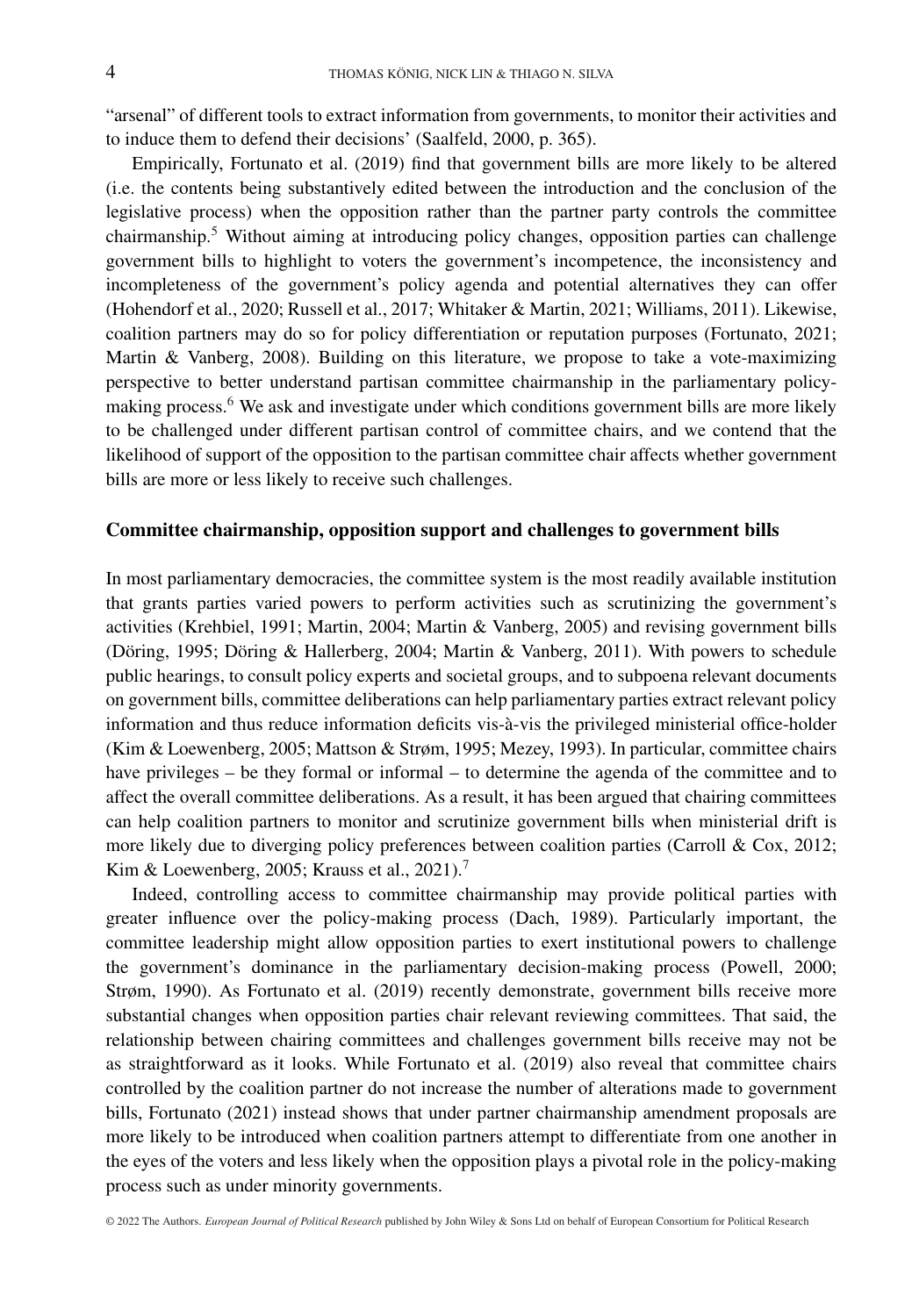Suggesting an explanation for these apparently inconsistent findings, we bring into consideration a previously unexplored factor to understand government bill challenges, that is the opposition support to committee chairmanship. By distinguishing between the chairmanship of ministerial, partner and opposition parties, we examine whether opposition support conditions the likelihood of government bills receiving amendment proposals. From a vote-maximizing perspective, opposition support may explain why the likelihood of amendment proposals – as compared to the ministerial party chairing the committee – increases under opposition chairmanship and why it decreases under partner chairmanship. This view expands the role of the opposition by taking a closer look at the interaction between different partisan controls of committee chairmanship and opposition support.<sup>8</sup> Instead of focusing only on policy disagreement between the ministerial party and the chairing party, we highlight the interaction between committee chairs from different parties and opposition support from a vote-maximizing perspective. To understand the mechanism, we consider different motivations chairing parties possess when acting as a mediator – that is fostering or hindering amendment proposals made to government bills – under scenarios that might benefit the opposition, both in terms of policy and votes.

According to Fortunato et al. (2019), the greater the policy disagreement between the chairman's partisan preference and the ministerial party, the higher the incentive of the chairman to foster an amendment proposal to the government bill. We take this incentive as a necessary condition, which only partially identifies the mechanism of challenges government bills receive through opposition chairmanship. These challenges, however, do not always attempt to alter the content of government bills. While opposition parties may do so to promote their own electoral profile (Russell et al., 2017) and to impose political costs on government parties, a partner party may challenge government bills to protect the party's own brand in the eyes of the electorate (Fortunato, 2021). Still, protecting the partner party's brand may also improve the electoral fortune of the opposition as these challenges may lead to tensions among coalition parties. This tension may become more severe when a challenge initiated by the partner chair is supported by opposition parties. On the contrary, when the opposition as a whole supports the challenge initiated by the opposition chair, both the opposition chair and the other opposition parties might extract benefits from acting as a unified opposition. Accordingly, we argue that the decision of committee chairs to foster or impede challenges depends on the calculus of electoral costs and benefits their decision produces, and that opposition support shapes this calculation.

Let *p* define the probability that opposition parties will support an amendment proposal under the chairmanship of a party and  $1 - p$  the likelihood that the opposition parties will not support such a bill challenge. Given the policy disagreement of the chairman with the government bill, we expect that a high probability of support by opposition parties will (1) foster the presence of amendment proposals when the chairman is from the opposition, but, (2) hinder the presence of amendment proposals when the chairman is from the coalition partner. Therefore, according to our argument opposition support impacts partisan committee chairs differently. First, we expect a higher likelihood of amendment proposals under a unified opposition – that is, the lower the preference divergence between the opposition chair and the other opposition parties. Figure 1 depicts our expectation for this scenario (i.e. under opposition chairmanship).

Where *gb* stands for the government bill, *oc* stands for opposition chair and  $op_1$  and  $op_2$  are opposition parties. The grey arrows above  $op_1$  and  $op_2$  depict the centripetal move of opposition parties towards the opposition chair – that is the greater the likelihood of opposition support to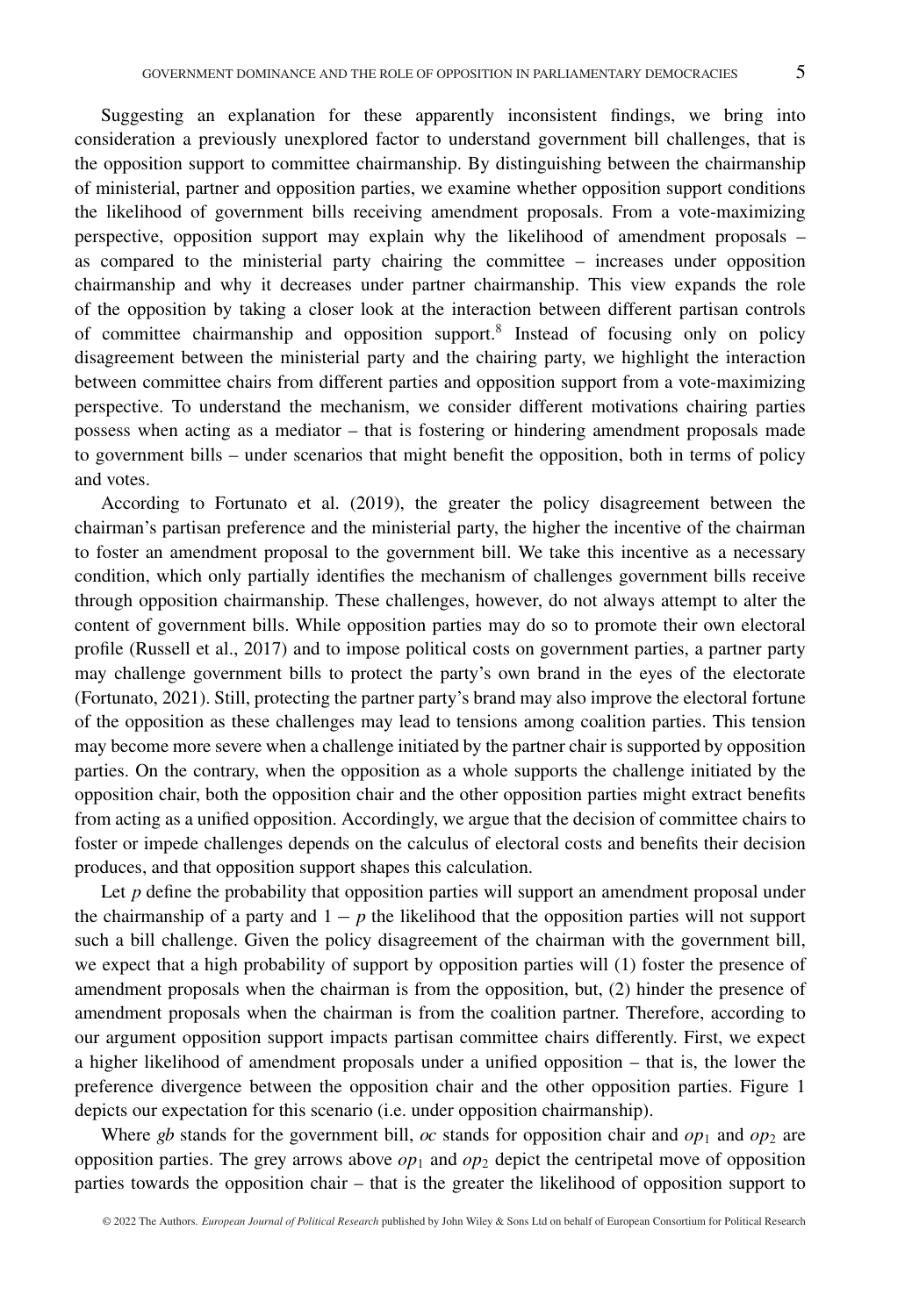

*Figure 1.* Centripetal move of opposition parties towards opposition chair (increasing the likelihood of opposition support) leads to more amendment proposals.



*Figure 2.* Centrifugal move of opposition parties away from the partner chair (decreasing the likelihood of opposition support) leads to more amendment proposals.

the opposition chair. The thick black line depicts the policy distance between *gb* and *oc*. Hence, according to our first empirical implication:

**Hypothesis 1.** *The greater the policy distance between the party of the opposition chair and the government bill, and the higher the likelihood of opposition support, the more likely the government bill is to be challenged.*

Second, we expect a higher likelihood of amendment proposals under a partner chairmanship only when the likelihood of opposition support is low (i.e. when the partner chairmanship can expect that the opposition cannot extract political and electoral benefits from the challenge). On closer inspection, while coalition partners proposing amendments to government bills may prevent ministerial drift of their peers (Martin & Vanberg, 2005, 2011) or distinguish themselves from one another (Fortunato, 2021), doing so when the opposition supports the challenge may raise coalition tensions and improve opposition parties' electoral profiles. Even if the proposed amendments end up not being implemented, opposition support under the chair of the partner party may signal to voters a divided coalition and a cohesive opposition alternative to the current coalition.<sup>9</sup> Expressly, we contend that a partner party has to trade off costs from drift (or differentiation) and costs imposed by opposition support under its chairmanship. This trade-off leads to the empirical implication that challenges under partner chairmanship are less likely when the opposition parties support the partner party in challenging the government bill. Figure 2 depicts our empirical expectation for this scenario (i.e. under partner chairmanship).

Challenges under partner chairmanship will become more likely when opposition parties move away from the partner chair ( $pc$ ). The grey arrows above  $op<sub>1</sub>$  and  $op<sub>2</sub>$  represent this centrifugal move – that is the smaller the likelihood of opposition support of the party of the partner chair. The thick black line now depicts the policy distance between *gb* and *pc*. According to our second empirical implication:

**Hypothesis 2.** *The greater the policy distance between the party of the partner chair and the government bill, and the lower the likelihood of opposition support, the more likely the government bill is to be challenged.*

© 2022 The Authors. *European Journal of Political Research* published by John Wiley & Sons Ltd on behalf of European Consortium for Political Research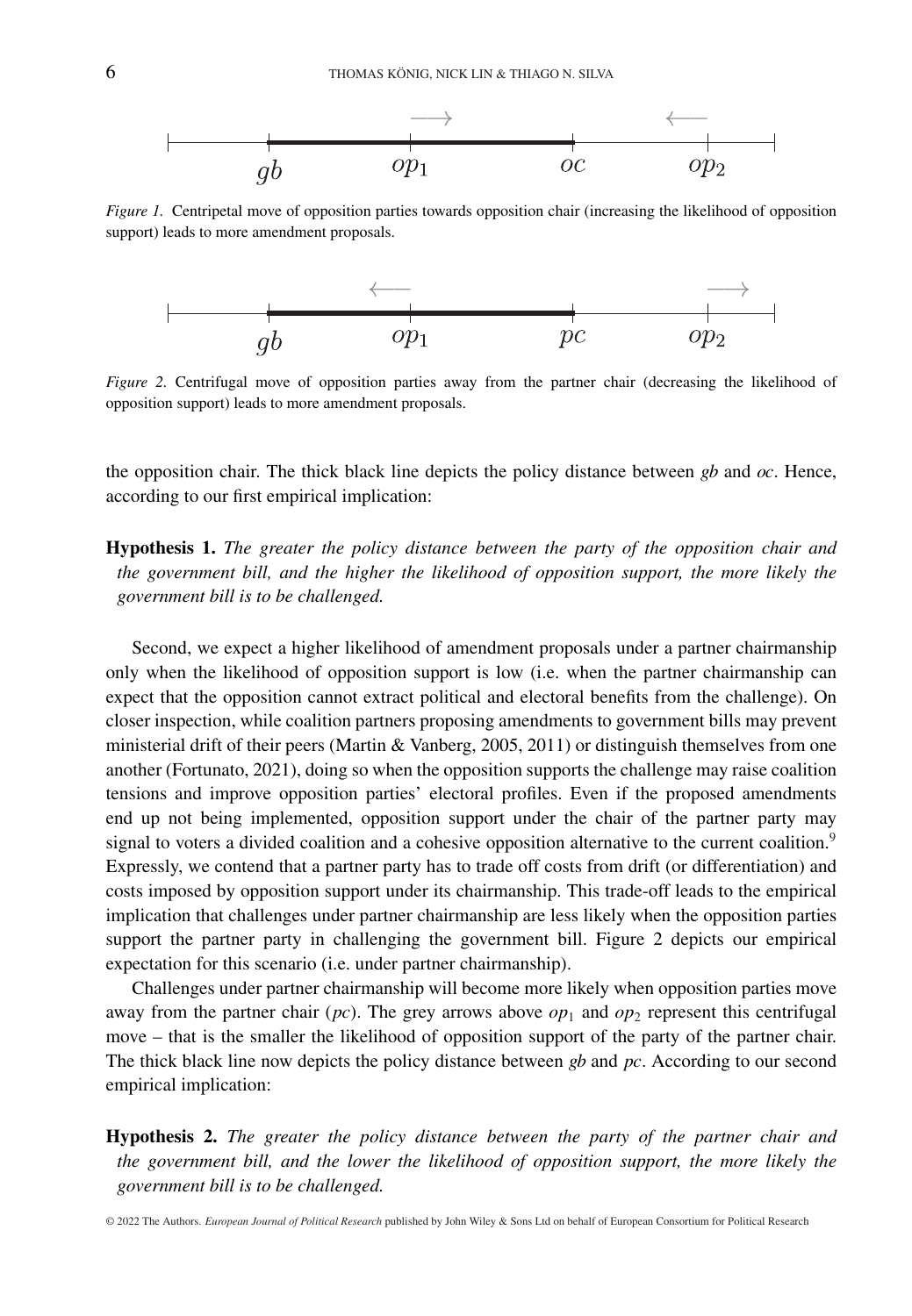#### **Data and research design**

To examine the conditions under which partisan committee chairmanship and opposition support foster challenges to government bills, we construct a new dataset that includes all government bills in three parliamentary democracies, covering the following period: Denmark (2004–2015), Germany (1980–2012) and the Netherlands (1998–2015). These countries are selected not only due to data availability but also because of the strong institutional powers embedded in these countries' committee systems (Martin & Vanberg, 2011; Mattson & Strøm, 1995; Powell, 2000). In particular, committee chairs in these parliamentary democracies are proportionally allocated based on seat shares controlled by parliamentary parties, ensuring the opposition's holding of committee chairmanship. With 7416 government bills – 1949 from Denmark, 3038 from Germany and 2429 from the Netherlands – we examine comprehensive data assembled on government bills in parliamentary democracies with strong parliamentary institutions.<sup>10</sup> In our data, government bills enjoy high success rates  $-91\%$  in Germany, and 97% in both Denmark and the Netherlands.<sup>11</sup> This is consistent with the conventional wisdom of government dominance of the policy agenda in parliamentary democracies.

From a qualitative policy-seeking perspective, studying the role of the opposition would require data not only on whether an amendment proposal initiated by the opposition was successfully altered but also in which partisan direction it changed a government bill.<sup>12</sup> However, besides measurement problems, changes coming from coalition parties can be a result of the pressure made by opposition parties, and in countries such as Germany, the partisan origins of amendment proposals are not available. We, therefore, focus on amendment proposals, which are observable challenges that signal incompleteness of government bills. Moreover, simply counting the number of amendments proposed by the opposition potentially overlooks the strategic influence a committee chair might exert on other parties.<sup>13</sup> As we are interested in whether the opposition can challenge the government's policy agenda dominance, we investigate whether a government bill receives any amendment proposal during the parliamentary decision-making process. Thus, our dependent variable is a dummy variable that is coded as '1' when a government bill receives at least one amendment proposal (regardless of its success), and as '0' otherwise.14

To investigate the effects of committee chairmanship, we categorize parliamentary committees into three categories.15 *Opposition chair* is a binary variable coded as '1' when the committee chair of a review committee is held by an opposition party and coded as '0' when the chair is from a government party. *Partner chair* is a binary variable coded as '1' when the committee chair of a review committee is held by a coalition partner party, and coded as '0' when the chair is either from the opposition or from the same party of the minister that initiated the bill. The reference category indicates the chairs held by the ministerial party.16 Information about committee chairs is available in the committee reports of each bill in Denmark. German committee chair data are obtained from *Datenhandbuch zur Geschichte des Deutschen Bundestages, 1949 bis 1999* for the years from 1949 to 1998. For the years after 1998, we extract the relevant information from the *Bundestag* website. Dutch committee chair data are mostly gathered through the website of *Tweede Kamer* and *Parlement & Politiek*, <sup>17</sup> that provides us with MP-level information. We also rely on committee reports when necessary. In order to identify which party is in government, we use the dataset on governments collected by Seki and Williams (2014) that we updated for the years after 2013. After capturing the partisanship of review committees on a daily basis, $18$  we match the data with the initiation date of government bills to determine which committee and its chairing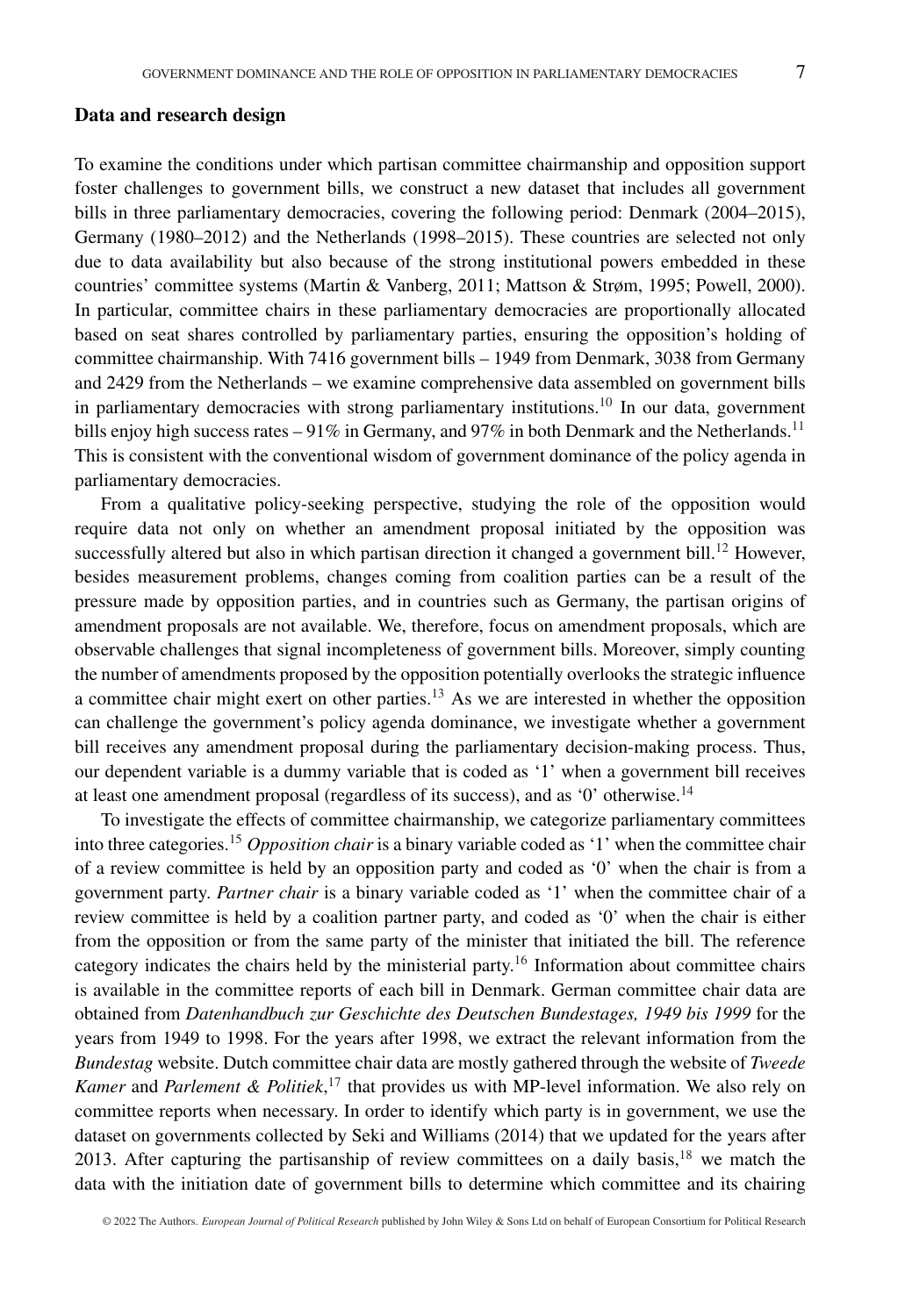party review a given government bill. In the cases where we could not identify the partisanship of committee chairs on the date of bill initiation, we use the date of bill passage in the lower house to match a bill with the committee chair.<sup>19</sup>

A key variable in research on the coalition policy-making process concerns the degree of policy disagreement between the government bill and the party chairing the committee that reviews the proposed bill. Following Martin and Vanberg (2011, 2014), we use expert surveys (Benoit & Laver, 2006; Laver & Hunt, 1992) to measure both ideological position and issue saliency for the preference of each party in a given policy area.<sup>20</sup> Instead of assuming that the ministerial party always introduces bills that reflect her own preferences, we distinguish between two types of bills, radical and moderate bills, as Martin and Vanberg (2011) specified in their theoretical model. The radical bill reflects the preference of the ministerial party, while the moderate bill proposes coalition compromise as a (bargained) preference located in-between the preferences of the coalition parties. This distinction allows us to investigate what bill challenges are going after the policy disagreement between the ministerial party and the committee chairing party, or potential coalition tensions between coalition parties. While making this distinction does not change our main conclusion, we present the main results based on radical bills and show the estimated results using moderate bills in the Supporting Information. We measure *bill-chair policy disagreement* by calculating the absolute ideological distance between each type of bill and the party that controls the committee. This distance measure is further weighted by the relative issue saliency of the party chairing the committee.<sup>21</sup>

Our argument suggests that opposition parties are more likely to support a committee chair when the policy disagreement between them and the chairing party decreases. To examine the empirical implications of our argument, we create the variable *opposition support* to measure the likelihood of opposition support to the party chairing the committee. We calculate this variable by summing up the absolute ideological distance between the party of the committee chair and each opposition party, and then weight the sum by the relative issue saliency of the chairing party of the committee.<sup>22</sup> To simplify the interpretation of our multiplicative interaction analyses, we transform *opposition support* into a binary measurement, where '1' (depicting *high likelihood of opposition support*) is assigned for cases below the mean value of 5.92, that is, lower levels of policy disagreement between the chairing party of the committee and other opposition parties; '0' (depicting *low likelihood of opposition support*) is assigned for cases equal or above the mean value of 5.92, that is, higher levels of chair-opposition policy disagreement. This transformation also allows for controlling possible nonlinear interaction effects and safeguards our estimation against extrapolation.<sup>23</sup>

In addition to the variables of interest described above, we control for a number of factors that might influence our response variable and regressors, as identified in previous research (Bräuninger et al., 2017; Fortunato, 2021; Martin & Vanberg, 2011, 2014). *Seat share of the committee chair* accounts for the potential resources at the chair's disposal for managing (i.e., blocking or fostering) challenges to the government's policy agenda. *Number of reviewing committees* counts the number of committees to which a government bill was referred. Besides taking bill complexity into account, a government bill is more likely to receive amendment proposals if it is examined in multiple committees. *Minority government* is a binary variable that takes a value of '1' if the seat share of the government party (or parties) is less than or equal to 50% of the total seats in the lower chamber, and 0 otherwise. Also, we control for country fixed-effects by introducing two binary variables for *Germany* and *the Netherlands* (i.e., *Denmark* as a reference).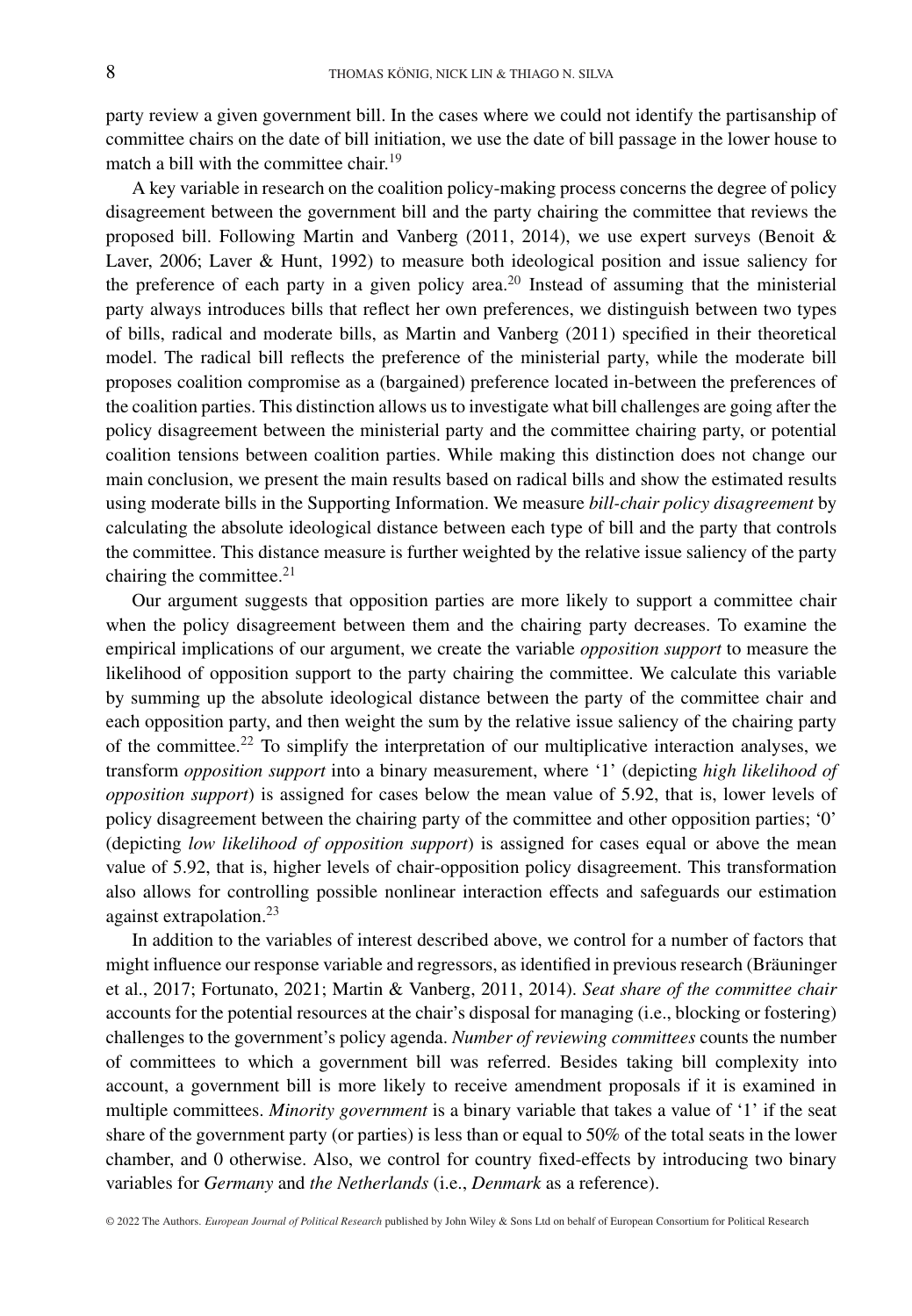#### **Results**

Since our dependent variable is dichotomous and about half of the government bills in each country received at least one amendment proposal, we estimate a logistic regression model to test our hypotheses. Two models are estimated based on the following general specification, where, *type of chair* can be either *opposition chair* or *partner chair*. *X*- is a vector of observations on our control variables with parameter estimates vector  $\phi$ , and  $\epsilon$  is the error term:

 $P$  (*Amendment*\_*Proposal*) =  $\beta_0 + \beta_1[Opposition\_Chair] + \beta_2[Patterner\_Chair]$ + β3[*Bill*-*Chair*\_*Disagreement*] + β4[*Type*\_*of* \_*Chair* ∗ *Bill*-*Chair*\_*Disagreement*] + β5[*Opposition*\_*Support*] + β6[*Opposition*\_*Support* ∗ *Type*\_*of* \_*Chair*] + β7[*Opposition*\_*Support* ∗ *Bill*-*Chair*\_*Disagreement*] + β8[*Opposition*\_*Support* ∗ *Type*\_*of* \_*Chair* ∗  $Bill$ *-Chair\_Disagreement*] +  $\phi X'$  +  $\epsilon$ .

In Model 1, we test how the interaction between *bill-chair disagreement* and *opposition support* condition the effect of opposition chairmanship on bill challenges. In Model 2, we test the effect of coalition partner chairmanship on bill challenges under the same conditions, replacing *opposition chair* with *partner chair*. <sup>24</sup> For the interpretation of our results, we present the estimated probabilities of amendment proposals according to each of our hypotheses graphically.25

According to our argument, *opposition support* is an important, yet neglected factor that can explain bill challenges under both opposition and partner committee chairmanship. Figure 3 depicts the predicted probabilities of a government bill being challenged by the reviewing committee controlled by the opposition given different levels of policy disagreement between the government bill and the chairing party. The left panel specifies the scenario where *opposition support* is low, and the right panel represents the scenario where *opposition support* is high.

Compared to the low likelihood of opposition support, the high likelihood of opposition support significantly increases the probability of amendment proposals under opposition chairmanship. Hence, when opposition parties are likely to share the views of the opposition party holding the relevant chair, government bills are more likely to receive amendment proposals. This supports our first hypothesis, the higher the likelihood of opposition support to the opposition chair – that is a unified opposition – the more likely government bills are to be challenged by amendment proposals.

In support of our second hypothesis, Figure 4 suggests an opposite effect when committee chairs are controlled by partner parties. Considering the role of the opposition, when opposition parties are likely to support the partner party holding the chair, a higher disagreement of the partner chair with the government bill does not increase the probabilities of government bills being challenged. Yet, when the opposition is unlikely to support challenges under the chair of the partner party, the probability for government bills to receive amendment proposals increases with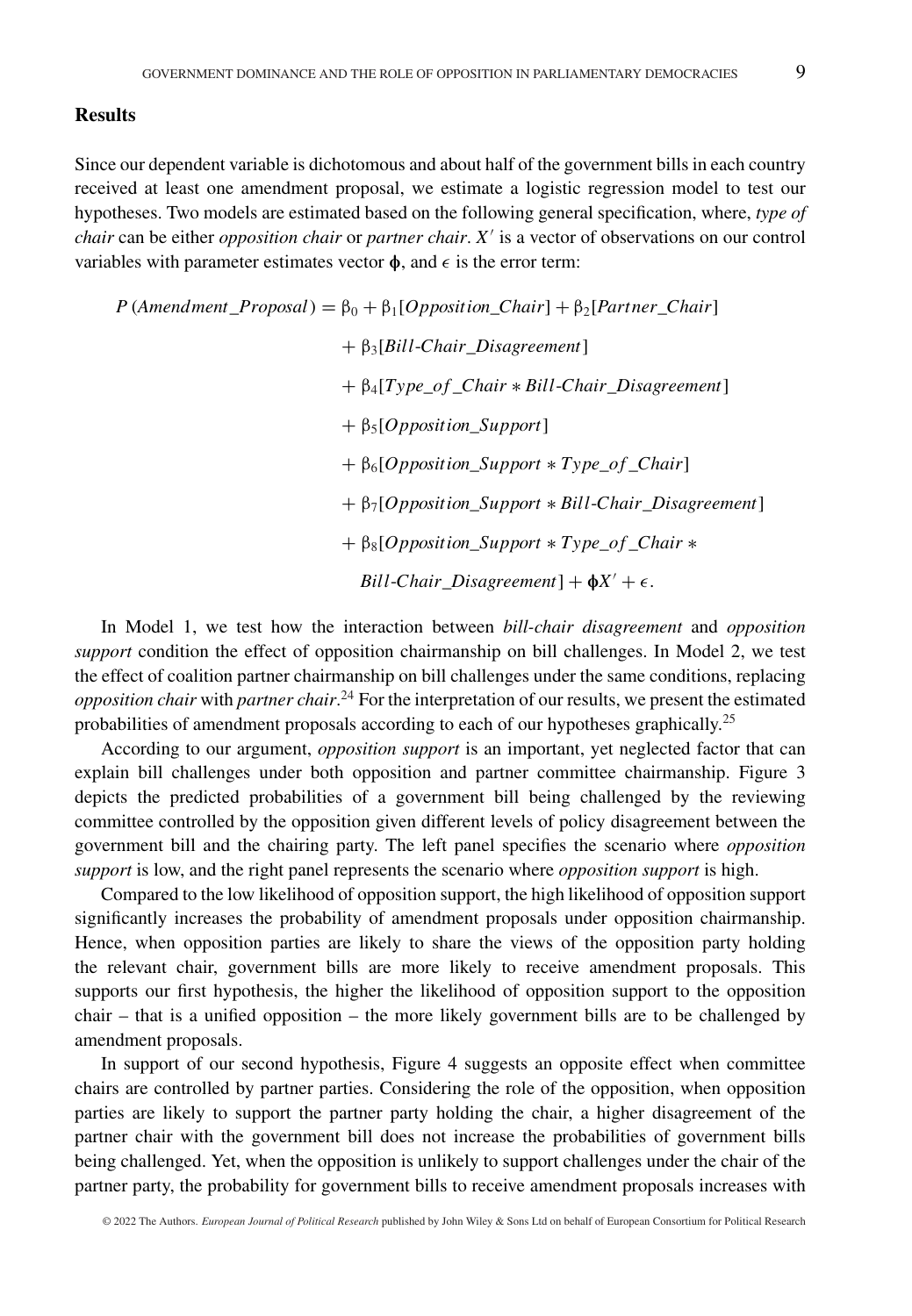

*Figure 3.* Predicted probabilities of amendments by opposition support, opposition chair and bill-chair policy disagreement (model 1 of Table B1 in the Supporting Information). *Dependent variable:* Amendment proposal.

Confidence intervals at  $95\%$ .  $N = 7416$ .



*Figure 4.* Predicted probabilities of amendments by opposition support, partner chair, and bill-chair policy disagreement (model 2 of Table B1 in the Supporting Information). *Dependent variable:* Amendment proposal. Confidence intervals at  $95\%$ ,  $N = 7416$ .

greater disagreement between the bill and the partner party holding the chair. This effect underlines the importance of opposition support for better understanding of the conditions under which government bills are challenged by coalition partners. Specifically, it supports our expectation that, as the policy disagreement between the government bill and the chairing partner increases, a lower likelihood of opposition support to the partner chair increases the likelihood of bill challenges.

© 2022 The Authors. *European Journal of Political Research* published by John Wiley & Sons Ltd on behalf of European Consortium for Political Research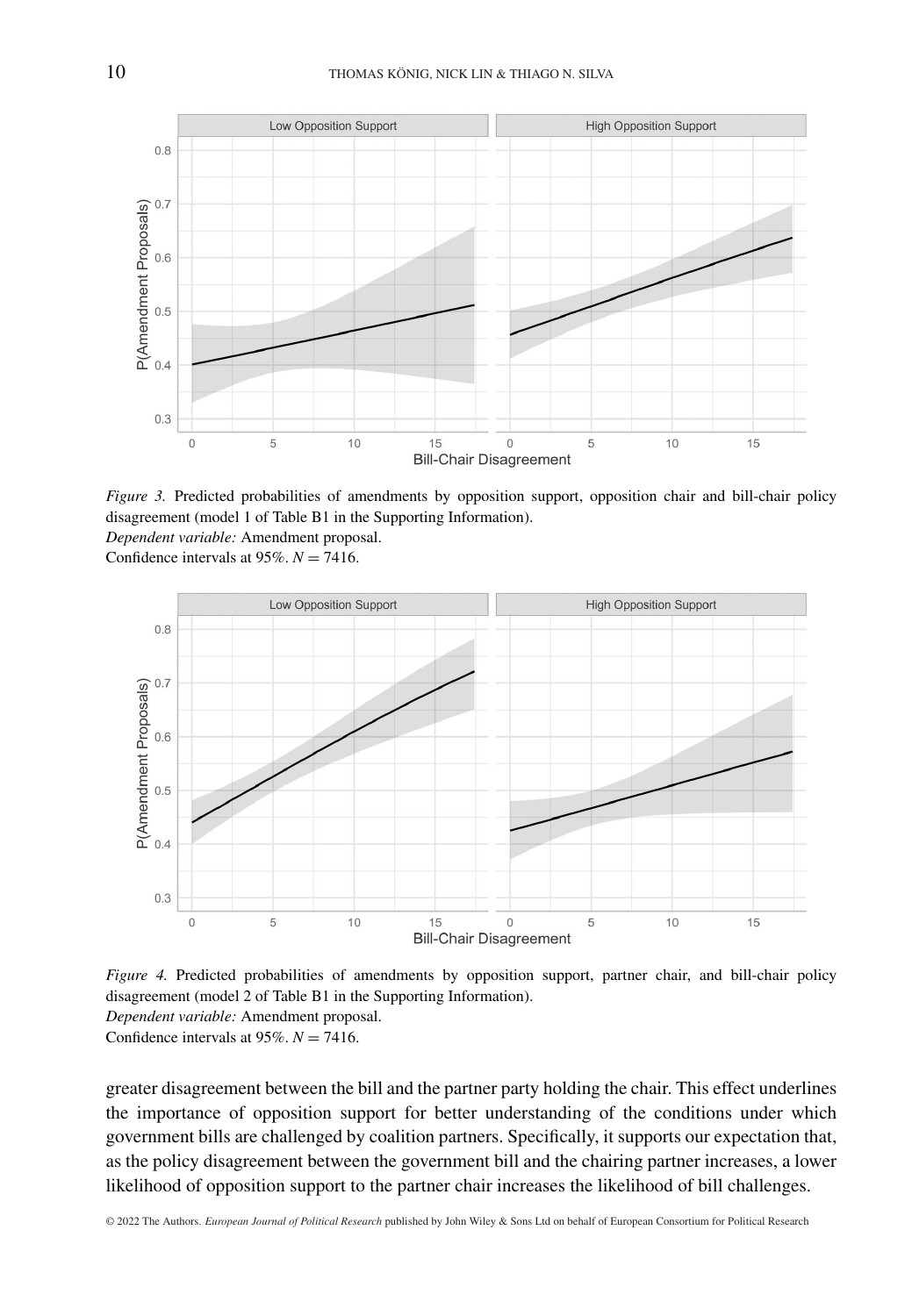#### *Moderate bills and robustness checks*

Our results highlight the importance of considering opposition support to understand the effects partisan committee chairmanship exert on challenges to government bills, and particularly, under which conditions the likelihood of those challenges increases for radical bills – that is, bills that deviate from the coalition compromise – when the partner party chairs the committee.<sup>26</sup> Because radical bills represent the policy position of the minister's party at the expense of the coalition compromise, these bills provide stronger incentives for partner parties to foster challenges. As a further test of our argument, we conduct our main empirical tests using moderate bills – that is, bills that reflect a policy compromise between government parties – by replacing *bill-chair policy disagreement* with *compromise bill-chair policy disagreement*. 27

Replicating our previous results by measuring the location of government bills differently does not change our findings (the results are presented in Appendix C of the Supporting Information). In other words, regardless of the type of the government bill – that is, radical or moderate – as the disagreement of the chairing party with the bill increases, the high likelihood of opposition support increases the probability of observing amendment proposals under opposition chairmanship. Also as predicted, the likelihood of amendment proposals under partner chairmanship only increases for moderate bills when the likelihood of opposition support is low.

To further test the consistency of our findings, we have conducted several robustness checks presented in the Supporting Information,<sup>28</sup> such as the replication of our models controlling for policy areas fixed-effects (Appendix E), employing *opposition support* as a continuous variable (Appendix F), and using an alternative measurement of *opposition support* (Appendix G).29 The results from these robustness checks strengthen the main findings of this study on the importance of considering the role of the opposition in challenging the dominance of the government's policy agenda in parliamentary democracies.

#### **Conclusion**

The government dominates the policy agenda in parliamentary democracies. This impression is largely driven by the empirical regularity that opposition parties can hardly receive policy-seeking benefits through successful implementation of their own bills or altering the content of government bills in their favour. Compared to this policy-seeking perspective, we introduce a vote-maximizing argument highlighting the role of opposition support in parliamentary democracies. Instead of reducing the role of the opposition to a policy-seeking actor who frequently fails at passing its bills or altering government bills, we investigate the role of the opposition as a supporter of the committee chairmanship, which can foster or hinder challenges to government bills in the parliamentary policy-making process. These challenges can promote and reveal coalition conflict or be employed by parties as a signaling device for party differentiation purposes and also serve as a tool that opposition parties may employ to present themselves to voters as a credible alternative to the existing coalition government.

With evidence from roughly 7400 government bills in Denmark, Germany and the Netherlands, our findings provide a nuanced account of the role of the opposition in parliamentary democracies. We demonstrate that the opposition plays a more important role in parliamentary democracies than conventionally suggested,and that opposition support affects when the government's agenda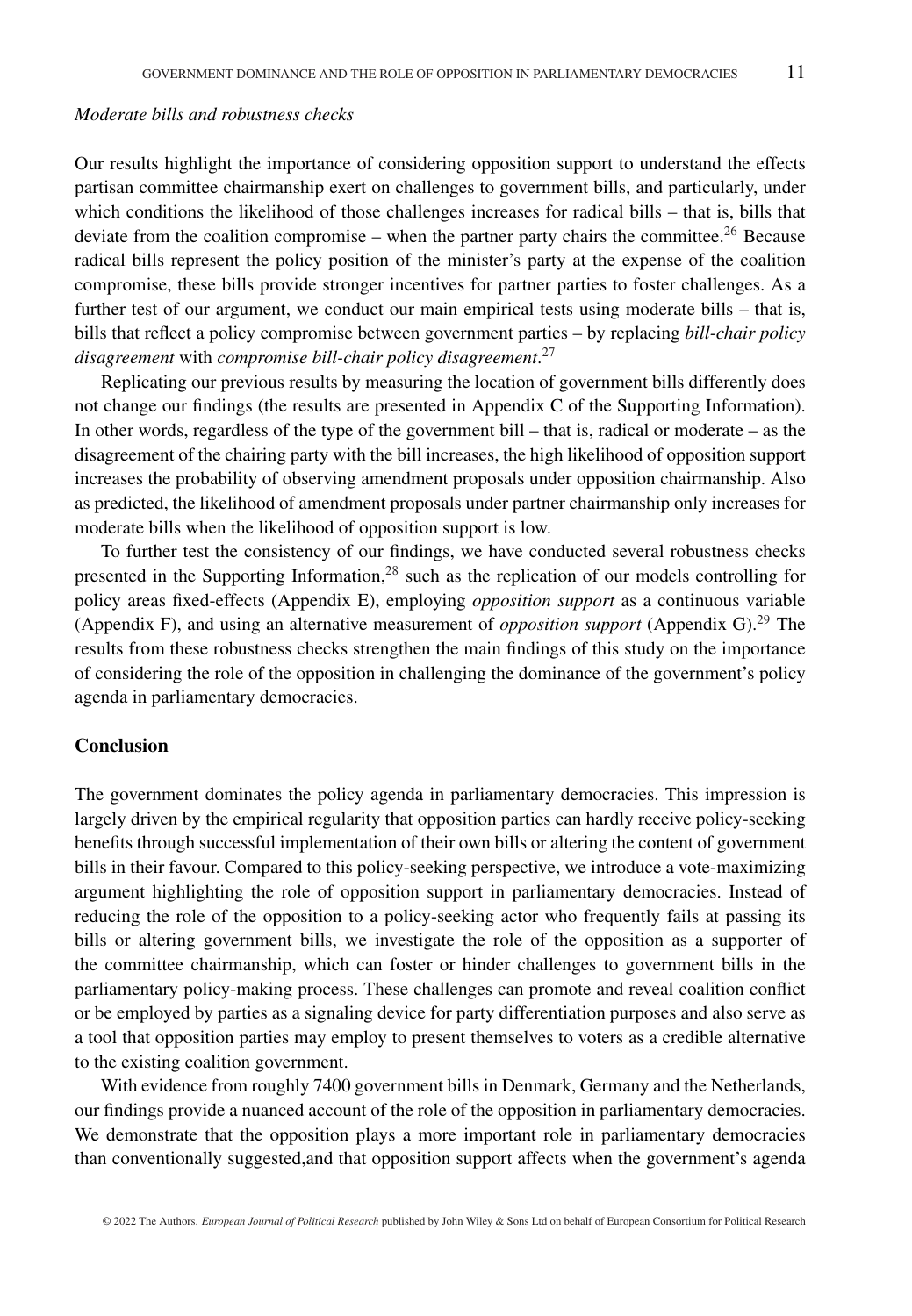dominance is challenged. In this sense, our argument is consistent with some existing findings but also makes novel predictions by taking a closer look at the impact of opposition support. While our empirical results corroborate that the role of opposition is strengthened by committee chairmanship (Powell, 2000; Strøm, 1990), neither policy disagreement with the bill nor chairmanship alone are sufficient conditions to explain challenges made to government bills (Fortunato et al., 2019). In addition to chairmanship and policy disagreement, our findings show that the opposition supports conditions whether government bills are more or less likely to be challenged by amendment proposals. Compared to a higher likelihood of opposition support under opposition chairmanship, a lower likelihood of opposition support promotes amendment proposals under coalition partner chairmanship. This applies to both radical and moderate types of government bills.

Our findings also speak to the literature on coalition governance. Although committee chairmanship is considered an important institutional prerogative among various devices coalition partners may use to overcome their principal-agent problems (Carroll & Cox, 2012; Hallerberg, 2000; Martin & Vanberg, 2011), as our results suggest the costs of using these devices can become more pronounced for the partner when the opposition is likely to support her decision to challenge government bills.

While further research is needed to generalize our argument on opposition support from a broader comparative perspective, we believe that our study is a useful starting point for better understanding government dominance and the role of opposition in challenging this dominance in parliamentary democracies. In particular, as we include both successful and failed amendment proposals – instead of using only successful alterations – future investigation may refine how opposition support promotes or hinders changes in favour of particular opposition parties in parliamentary policy-making processes and extend our argument to understand the variation and intensity of bill challenges. In our view, opposition support can also provide a useful perspective for future work that employs data on parliamentary speeches and roll call votes, which can also be seen as important signal devices to inform voters.

#### **Acknowledgements**

We thank the editor and the anonymous reviewers of EJPR for their thorough comments and suggestions. We also thank Katsunori Seki for helping with data collection. The authors contributed equally, and their names are ordered alphabetically.

The first author acknowledges funding support from the German Research Foundation (grant number 139943784) via Collaborative Research Center (SFB) 884, 'The Political Economy of Reforms' at the University of Mannheim. The second author acknowledges funding support from the Taiwan Ministry of Science and Technology (grant number 110-2628-H-001-002-SS3). The third author acknowledges funding support from the German Research Foundation (grant number 139943784) via Collaborative Research Center (SFB) 884, 'The Political Economy of Reforms' at the University of Mannheim.

Open access funding enabled and organized by Projekt DEAL.

#### **Data Availability Statement**

The replication file and the data that support the findings of this study are openly available in Harvard Dataverse, at [https://doi.org/10.7910/DVN/TKGTOO.](https://doi.org/10.7910/DVN/TKGTOO)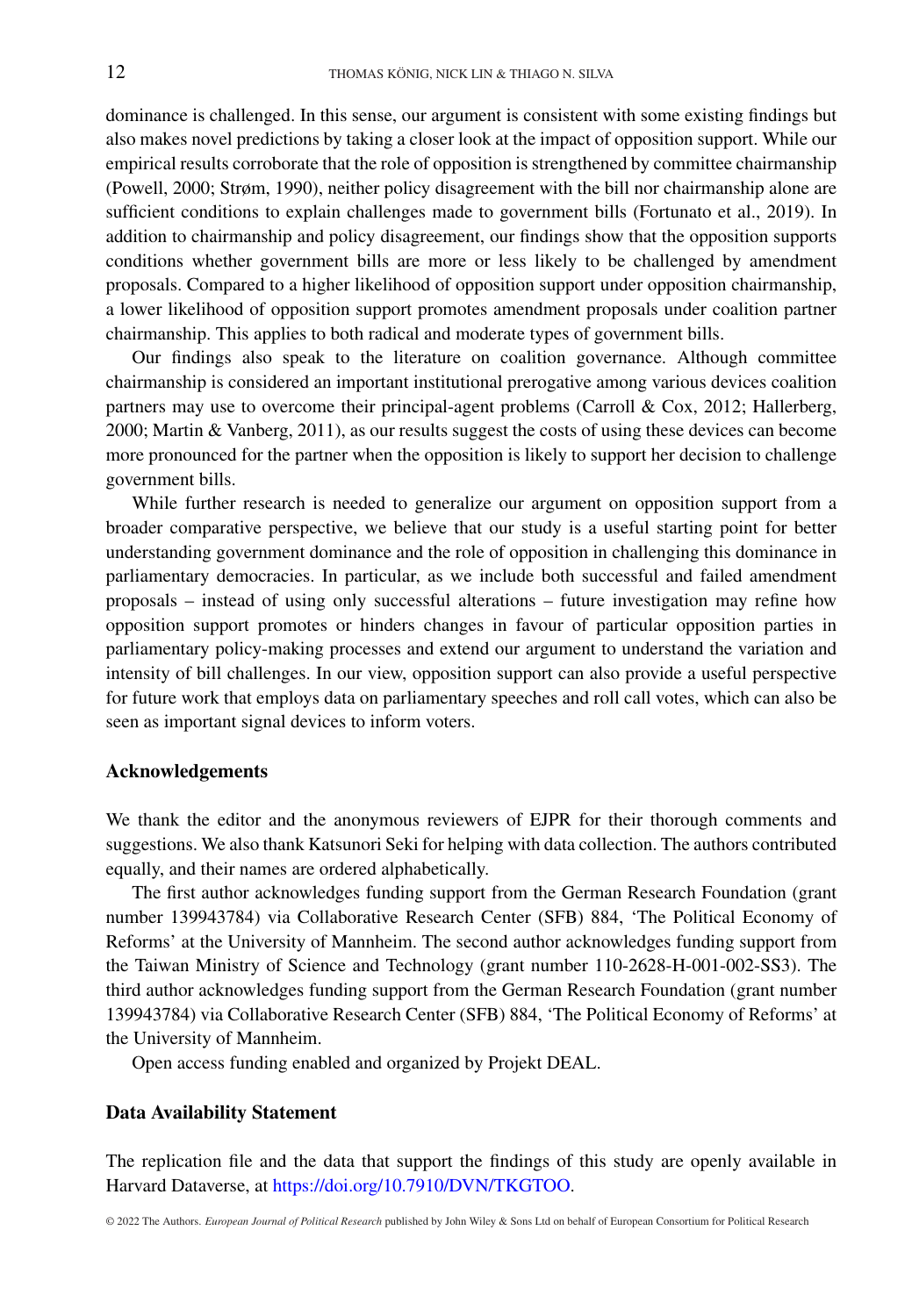### **Online Appendix**

Additional supporting information may be found in the Online Appendix section at the end of the article:

**Table A1**: Rates of Bill Passage in Denmark, Germany and the Netherlands

**Table A2**: Variables and Descriptive Statistics

**Table A3**: Rates of Amendment Proposals by Bill Passage in Denmark, Germany and the Netherlands

**Table A4**: Rates of Amendment Proposals by Either Opposition, Coalition Partner, or Minister Chairmanship

**Table B1**: The Effects of Opposition Support on Government Bill Challenge

**Table C1**: The Effects of Opposition Support on Government Bill Challenge Robustness Check: Compromise Bill

**Figure C1**: Predicted Probabilities of Amendments by Opposition Support, Opposition Chair, and Compromise-Chair Policy Disagreement (Model 1 of Table C1)

**Figure C2**: Predicted Probabilities of Amendments by Opposition Support, Partner Chair, and Compromise-Chair Policy Disagreement (Model 2 of Table C1)

**Figure D1**: Predicted Probabilities of Amendments by Committee Chair [a. Opposition or b. Partner] and Bill-Chair Policy Disagreement (Model 1 of Table B1)

**Figure D2**: Predicted Probabilities of Amendments by Committee Chair [a. Opposition or b. Partner] and Moderate Bill-Chair Policy Disagreement (Model 2 of Table B1)

**Table E1**: The Effects of Opposition Support on Government Bill Challenge Robustness Check: Policy Areas Fixed-Effects

**Figure E1**: Predicted Probabilities of Amendments by Opposition Support, Opposition Chair, and Minister-Chair Policy Disagreement. Robustness Check: Policy Areas Fixed-Effects. (Model 1 of Table E1)

**Figure E2**: Predicted Probabilities of Amendments by Opposition Support, Partner Chair, and Minister-Chair Policy Disagreement. Robustness Check: Policy Areas Fixed-Effects. (Model 2 of Table E1)

**Table F1**: The Effects of Opposition Support on Government Bill Challenge Robustness Check: Opposition Support as a Continuous Variable (From High Support to Low Support)

**Figure F1**: Predicted Probabilities of Amendments by Opposition Support, Opposition Chair, and Minister-Chair Policy Disagreement.

**Figure F2**: Predicted Probabilities of Amendments by Opposition Support, Partner Chair, and Minister-Chair Policy Disagreement.

**Table G1**: The Effects of Opposition Support on Government Bill Challenge Robustness Check: Alternative Measurement of Opposition Support

**Figure G1**: Predicted Probabilities of Amendments by Opposition Support, Opposition Chair, and Minister-Chair Policy Disagreement.

**Figure G2**: Predicted Probabilities of Amendments by Opposition Support, Partner Chair, and Minister-Chair Policy Disagreement.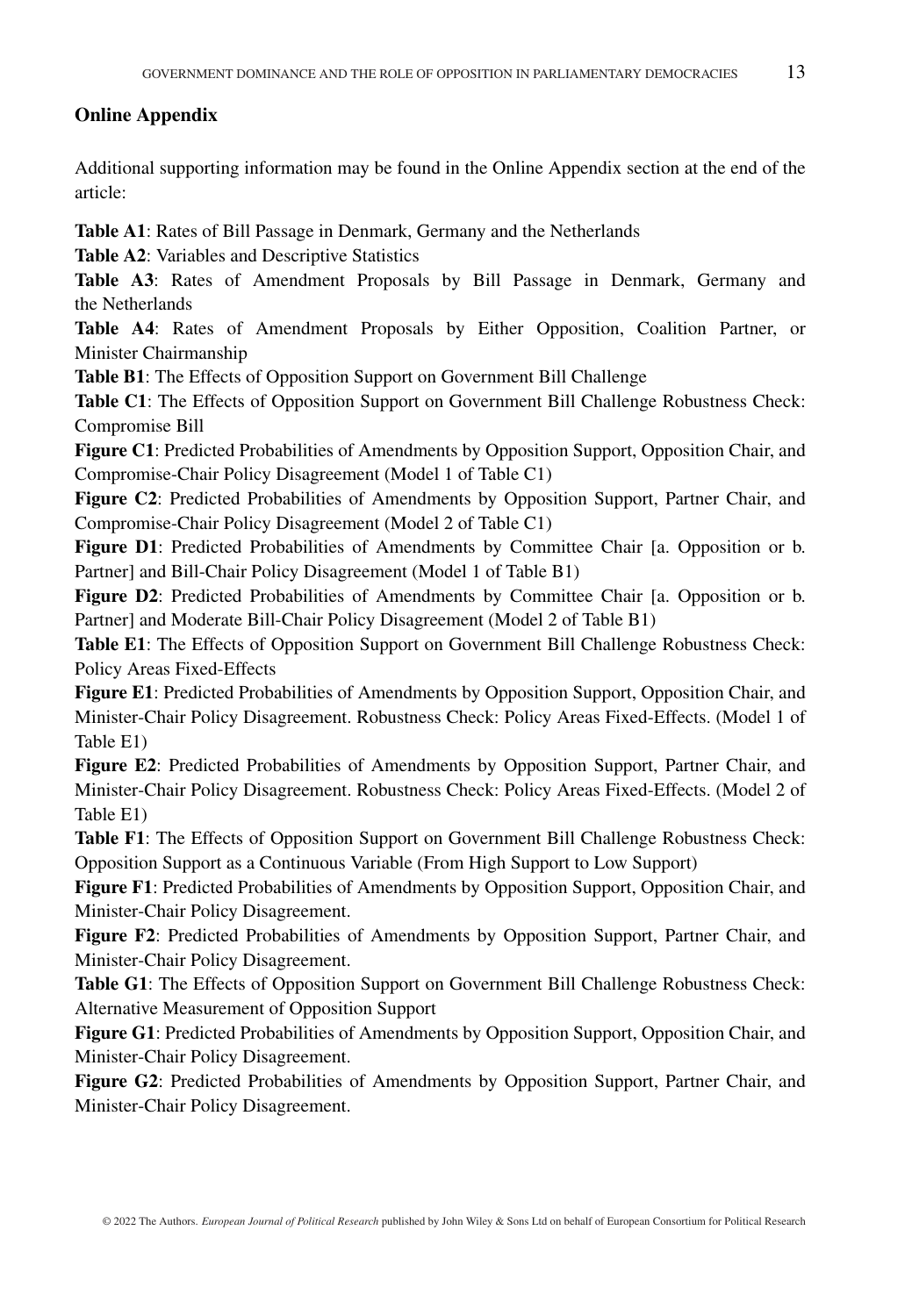#### **Notes**

- 1. Martin and Vanberg (2011), for instance, distinguish between policy (or reputation) costs the party of the responsible minister may suffer and challenging costs the partner party needs to pay when it challenges a government bill.
- 2. For instance, both partner and opposition parties may support amendments proposals to promote their respective electoral profiles.
- 3. This is the concept of 'party government' in which all major government decisions are taken by elected people chosen along party lines, policies are decided within governing parties and executive office holders are selected within their parties (Katz, 1986).
- 4. According to Brunner's report, the average success rate of government bills ranges from 71.2% (Portugal) to 95.6% (United Kingdom), while the passage rate of parliamentary bills varies from 1.4% (Finland) to 33.5% (Portugal). If one divides parliamentary bills into government majority bills and opposition bills, the lowest success rate of opposition bills then goes down to 0.6% (Germany) (Brunner, 2013, p. 15).
- 5. Yet, evidence suggests that the presence of strong parliamentary institutions benefits the coalition parties in government only, not enabling opposition parties to bring policy changes to government bills closer to their ideal points (Martin & Vanberg, 2004, 2005, 2011, 2014; Pedrazzani & Zucchini, 2013).
- 6. According to Downs (1957), vote maximizing is the basic motive underlying the behavior of parties.
- 7. Results from surveys also indicate that committee chairmanship is the most preferred position for instance in the European Parliament, with 62% of the respondents choosing it as their first choice among four leadership options (Mamadouh & Raunio, 2003, p. 339).
- 8. In this vein, our effort goes beyond how the opposition affects the government's agenda setting in minority governments (Fortunato, 2021).
- 9. Furthermore, the office-holding ministerial party may learn about the competitive type of her partner party through the partner's challenges to government bills in parliament (König et al., 2022).
- 10. We exclude bills that were proposed by opposition parties and individual MPs, and those bills that were jointly proposed by the government and opposition parties.
- 11. The rates of bill passage by country are presented in Table A1 of the Supporting Information.
- 12. Note that, Martin and Vanberg (2011) and Fortunato et al. (2019) studied *successful alterations* made to government bills.
- 13. After all, a chair has the powers to set the agenda, to introduce external pressure, and ultimately to lead committee deliberation. In this sense, the influence of an opposition committee chair can hardly be waived from amendments initiated by committee members from government parties.
- 14. Descriptive statistics are presented in Table A2 of the Supporting Information. The differences in terms of amendment proposals by bill passage rate across countries can be seen in Table A3 of the Supporting Information. Among successful government bills, 60% of them faced amendment proposals in Denmark, 50% in Germany, and 44% in the Netherlands.
- 15. For bicameral systems, like Germany and the Netherlands, we focus on committees in the lower chamber (i.e. *Bundestag* in Germany and *Tweede Kamer* in the Netherlands). Most of the leading review committees are standing committees in our sample, but we also include general committees (*algemene commissie*) in the case of the Netherlands.
- 16. In our sample, there are no committees whose chair is non-partisan.
- 17. <http://www.parlement.com/>
- 18. This means that we tracked the changes in committee chairmanship within a legislative term, although we notice that shifts between government and opposition committee chairmanship are rare.
- 19. When this rule still does not identify the partisanship of committee chair, we rely on committee reports.
- 20. Following Bräuninger and Debus's (2009) strategy, we categorize all government bills into five policy areas – decentralization, economic affairs, environment, foreign affairs and social affairs. Since expert surveys are not available for each election that our sample covers, we approximate policy position and issue saliency of political parties by using Laver and Hunt's (1992) data for the years from 1980 to 1995 and Benoit and Laver's (2006) data for the years after 1996.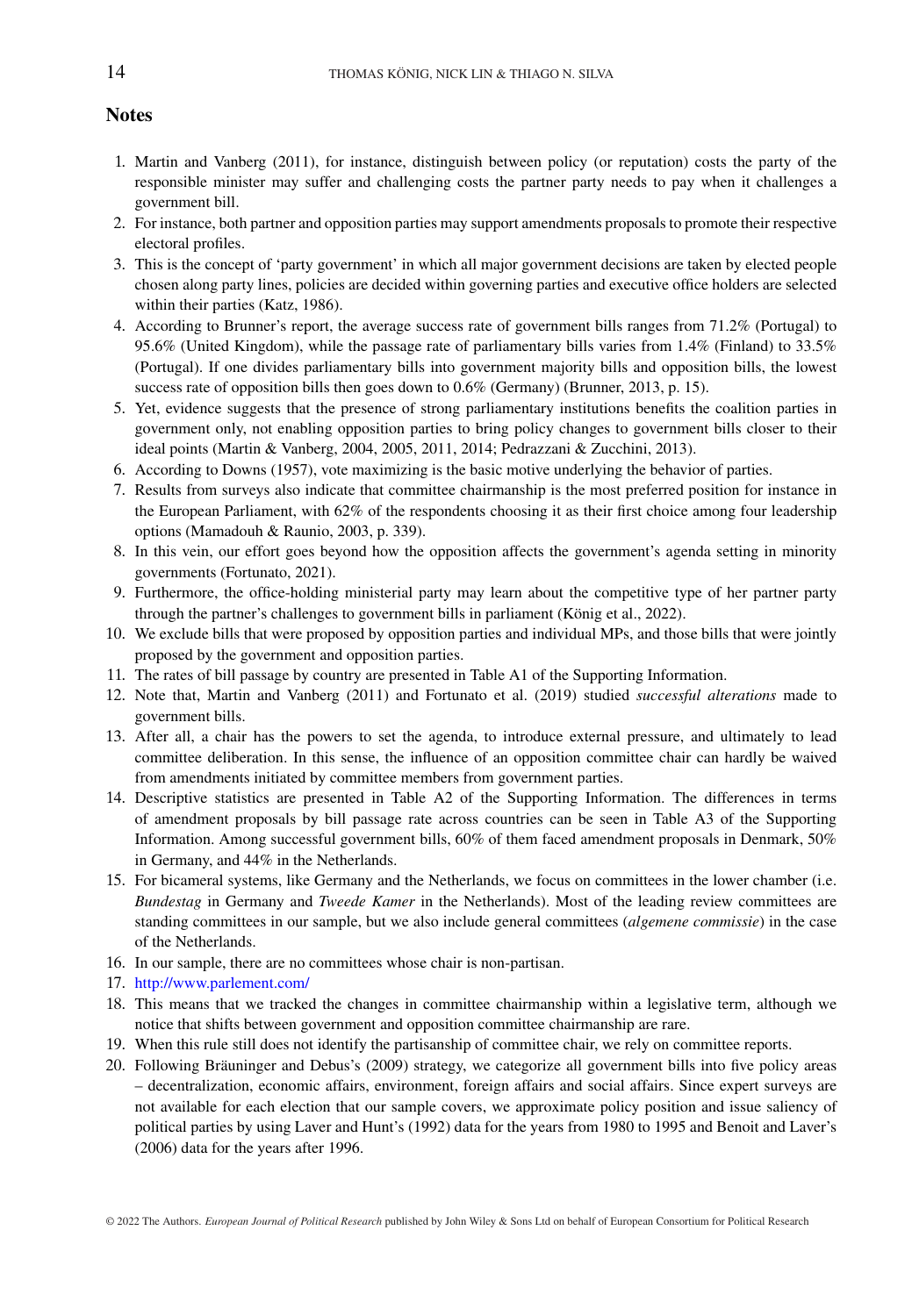- 21. Formally, *bill-chair policy disagreement* ( $D^{mc}$ ) is calculated as follows:  $D_j^{bc} = |p_j^b p_j^c| \times q_j^c$ , where p and q represent policy position and relative issue saliency on policy area *j* while *b* and *c* indicate the type of bill and the party controlling the committee, respectively. Relative issue saliency for the party controlling committee chair is expressed as follows:  $q_j^c = \frac{s_j^c}{(\sum_{j=1}^j s_j^c)/j}$ , where  $s_j^c$  is the saliency of committee chair party on the policy area *j* which is divided by the average issue saliency of that party across *J* number of policy areas (*J* equals five areas in our case).
- 22. Formally, *opposition support* (*OS*) is measured as  $OS = (\sum_{i \in O} |p_j^i p_j^c|) \times q_j^c$ , where *p* indicates the ideological positions of party  $i$  from the opposition  $O$  and the committee chair party  $c$  on a given issue  $j$ , and  $q_j^c$  represents the relative issue saliency of the chairing party.
- 23. Using the continuous version of *opposition support* yields the same results, which are presented in the Supporting Information.
- 24. To clarify this difference, when testing the effect of opposition chairmanship, the baseline in our models is comprised of minister and partner chairmanship. When testing the effect of partner chairmanship, the baseline is comprised of minister and opposition chairmanship. The effect of minister chairmanship on bill challenges (i.e. the rare case of amendment proposals fostered by the chairing party of the minister that initiated the bill) falls outside our theoretical predictions and are not directly tested.
- 25. The full table of results from the models is displayed in Appendix B of the Supporting Information.
- 26. Similar to König et al. (2022), distinguishing between radical and moderate bills allows to identify whether the minister is a cooperative or competitive type, the latter pursuing a vote-maximizing strategy at the expense of the coalition partner.
- 27. To measure coalition compromise of moderate bills, we create a new variable that replaces the position of the ministerial party with the averaged weighted of all coalition members. This coalition compromise  $(p_j^c)$  is calculated as  $p_j^{cc} = \sum_{i \in K} p_j^i s_j^i$ , where party *i* is a member of a coalition *k*, and the position of the compromise of coalition  $k$  is the averaged position of all coalition members weighted by the relative saliency coalition members attach to the issue *j*.
- 28. In the Appendix D of the Supporting Information, we also present the predicted probabilities of amendment proposals under different committee chairs and policy disagreement, without *opposition support*. Consistent with previous research, the figures suggest that challenges of government bills through parliamentary reviewing committees are more likely when an opposition party chairs the reviewing committee, but that this effect is not observed under coalition partner chairmanship (see, for instance, Fortunato et al., 2019). In conclusion, *opposition support* is an important factor for a more comprehensive understanding of when and how the government's policy agenda dominance is challenged.
- 29. The alternative measure simply calculates the ideological distance between the committee chair and the opposition as a whole. Similar to how we calculate the position of the coalition compromise, the position of the opposition as a whole  $(p_j^o)$  is measured as  $p_j^o = \sum_{i \in O} p_j^i s_j^i$ , where party *i* is a member of the opposition *O*, and the position of the opposition as a whole is the averaged position of all opposition parties weighted by the relative saliency these parties attach to the issue *j*.

#### **References**

- Andeweg, R. B. (2013). Parties in parliament: The blurring of opposition. In W. C. Müller & H. M. Narud (Eds.), *Party governance and party democracy* (pp. 99–114). Springer.
- Andeweg, R. B., & Nijzink, L. (1995). Beyond the two-body image: Relations between ministers and MPs. In H. Döring (Ed.), *Parliaments and majority rule in Western Europe* (pp. 152–178). Campus/St Martin's.
- Arter, D. (1985). The nordic parliaments: Patterns of legislative influence. *West European Politics*, *8*(1), 55–70. Benoit, K., & Laver, M. (2006). *Party policy in modern democracies*. Routledge.
- Blondel, J. (1997). Political opposition in the contemporary world. *Government and Opposition*, *32*(4), 462–486.
- Bräuninger, T., & Debus, M. (2009). Legislative agenda-setting in parliamentary democracies. *European Journal of Political Research*, *48*(6), 804–839.
- Bräuninger, T., Debus, M., & Wüst, F. (2017). Governments, parliaments and legislative activity. *Political Science Research and Methods*, *5*(3), 529–554.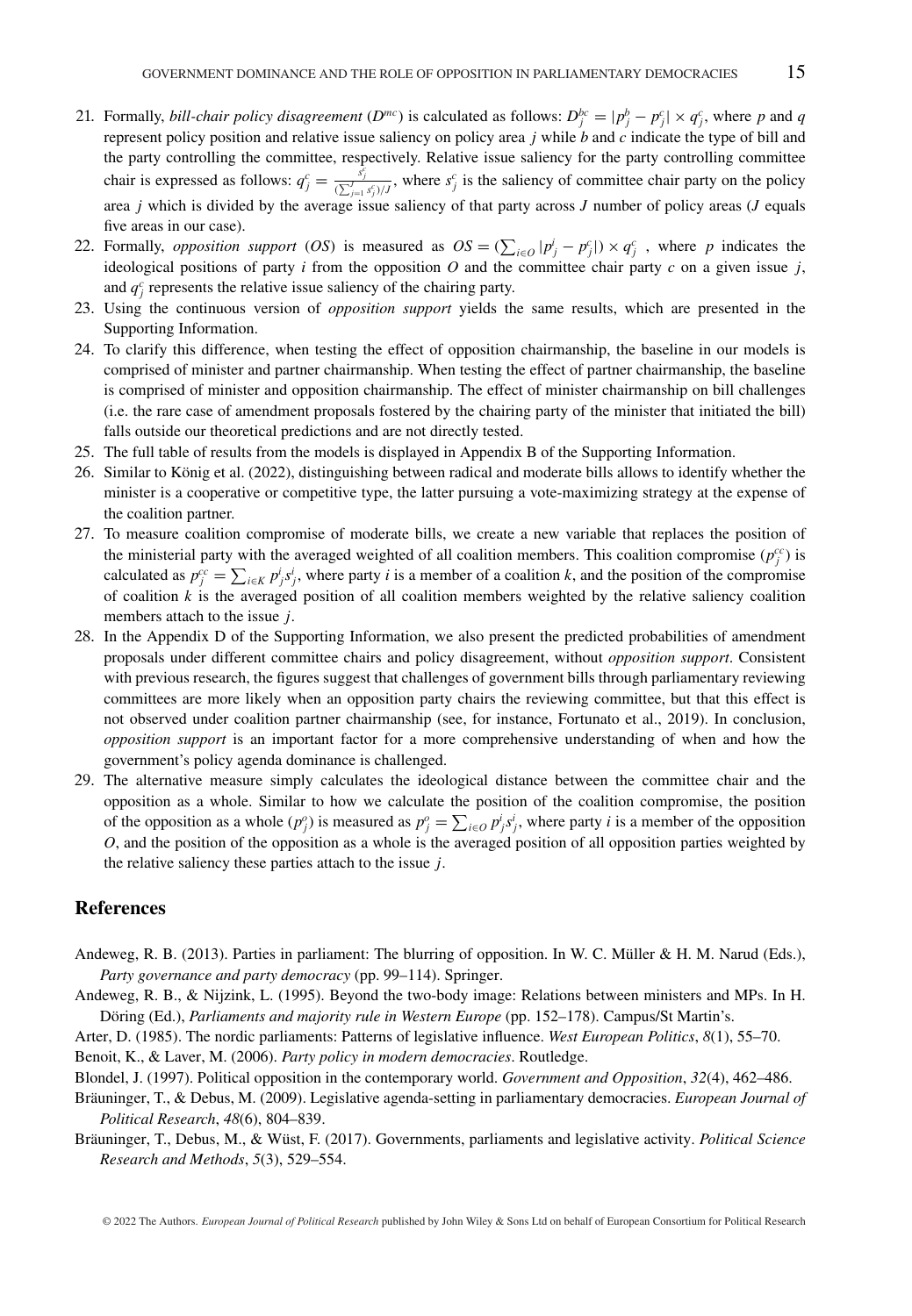- Bräuninger, T., & König, T. (1999). The checks and balances of party federalism: German federal government in a divided legislature. *European Journal of Political Research*, *36*(2), 207–234.
- Brunner, M. (2013). *Parliaments and legislative activity: Motivations for bill introduction*. Springer.
- Carroll, R., & Cox, G. (2012). Shadowing ministers: Monitoring partners in coalition governments. *Comparative Political Studies*, *45*(2), 220–236.
- Copeland, G., & Patterson, C. (Eds.). (1994). *Parliaments in the modern world: Changing institutions*. University of Michigan Press.
- Cox, G. W. (2005). *The efficient secret: The cabinet and the development of political parties in Victorian England*. Cambridge University Press.
- Dach, P. (1989). Das ausschussverfahren nach der geschaeftsordnung und in der praxis. in parlamentsrecht und parlamentspraxis in der bundesrepublik. In H.-P. Schneider & W. Zeh (Eds.), *Parlamentsrecht und Parlamentspraxis in der Bundesrepublik Deutschalnd* (pp. 1103–1130). Berlin: De Gruyter.
- Dahl, R. (1966). *Political opposition in western democracies*. Yale University Press.
- Dahl, R. (1971). *Polyarchy: Participation and opposition*. Yale University Press.
- Diermeier, D., & Feddersen, T. J. (1998). Cohesion in legislatures and the vote of confidence procedure. *American Political Science Review*, *92*(3), 611–621.
- Döring, H. (1995). Time as a scarce resource: Government control of the agenda. In H. Döring (Ed.), *Parliaments and majority rule in Western Europe* (pp. 223–245). Frankfurt: Campus/St Martin's.
- Döring, H. (2001). Parliamentary agenda control and legislative outcomes in Western Europe. *Legislative Studies Quarterly*, *1*(26), 145–165.
- Döring, H., & Hallerberg, M. (Eds.). (2004). *Patterns of parliamentary behavior: Passage of legislation across Western Europe*. Ashgate Publishing.
- Downs, A. (1957). An economic theory of political action in a democracy. *Journal of Political Economy*, *65*(2), 135–150.
- Fortunato, D. (2021). *The cycle of coalition: How parties and voters interact under coalition governance*. Cambridge University Press.
- Fortunato, D., König, T., & Proksch, S.-O. (2013). Government agenda-setting and bicameral conflict resolution. *Political Research Quarterly*, *66*(4), 938–951.
- Fortunato, D., Martin, L., & Vanberg, G. (2019). Committee chairs and legislative review in parliamentary democracies. *British Journal of Political Science*, *49*(2), 785–797.
- Gamm, G., & Huber, J. (2002). Legislatures as political institutions: Beyond the contemporary congress. In I. Katznelson & H. Milner (Eds.), *Political science: State of the discipline* (pp. 313–343). Norton.
- Garritzmann, J. L. (2017). How much power do oppositions have? comparing the opportunity structures of parliamentary oppositions in 21 democracies. *The Journal of Legislative Studies*, *23*(1), 1–30.
- Griffith, J. (1974). *Parliamentary scrutiny of government bills*. Allen and Unwin.
- Hallerberg, M. (2000). The role of parliamentary committees in the budgetary process within Europe. In R. Strauch & J. von Hagen (Eds.), *Institutions, politics and fiscal policy* (pp. 87–106). Springer.
- Helms, L. (2008). Studying parliamentary opposition in old and new democracies: Issues and perspectives. *The Journal of Legislative Studies*, *14*(1-2), 6–19.
- Hohendorf, L., Saalfeld, T., & Sieberer, U. (2020). Oppositional strategies between cooperation and conflict: An analysis of opposition party voting in the German Bundestag, 1949–2013. In S. Bukow & U. Jun (Eds.), *Continuity and change of party democracies in Europe* (pp. 309–342). Springer.
- Jennings, W., Bevan, S., Timmermans, A., Breeman, G., Brouard, S., Chaques-Bonafont, L., Green-Pedersen, C., John, P., Mortensen, P. B., & Palau, A. M. (2011). Effects of the core functions of government on the diversity of executive agendas. *Comparative Political Studies*, *44*(8), 1001–1030.
- Katz, R. (1986). Party government: A rationalistic conception. In F. Castles & R. Wildenmann (Eds.), *Visions and realities of party government* (pp. 31–71). De Gruyter.
- Kerrouche, E. (2006). The French Assemblee Nationale: The case of a weak legislature? *The Journal of Legislative Studies*, *12*(3-4), 336–365.
- Kim, D.-H., & Loewenberg, G. (2005). The role of parliamentary committees in coalition governments: Keeping tabs on coalition partners in the German Bundestag. *Comparative Political Studies*, *38*(9), 1104–1129.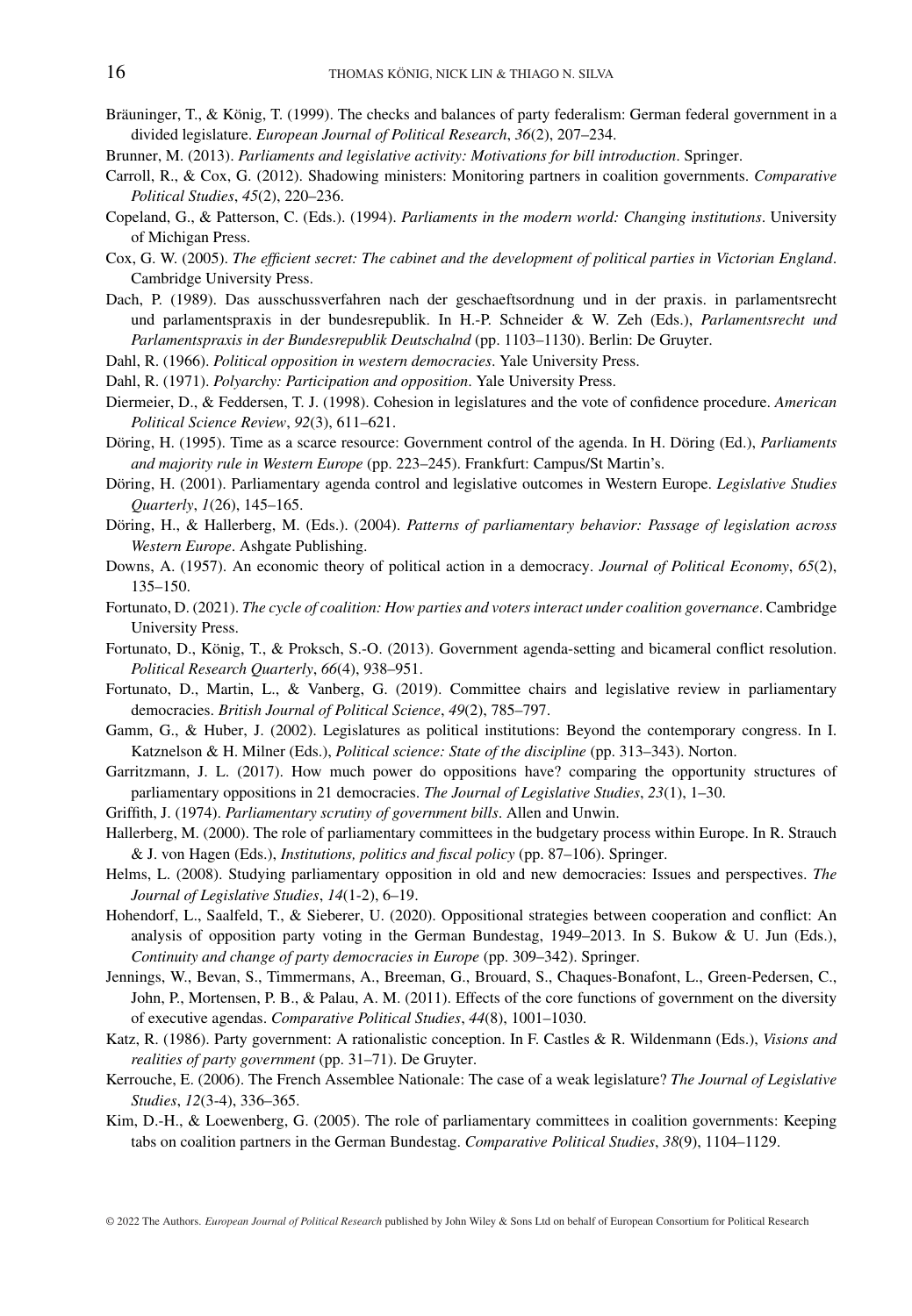- König, T., Lin, N., Lu, X., Silva, T. N., Yordanova, N., & Zudenkova, G. (2022). Agenda control and timing of bill initiation: A temporal perspective on coalition governance in parliamentary democracies. *American Political Science Review*, *116*(1), 231–248. [https://doi.org/10.1017/S0003055421000897.](https://doi.org/10.1017/S0003055421000897)
- Krauss, S., Praprotnik, K., & Thürk, M. (2021). Extra-coalitional policy bargaining: Investigating the power of committee chairs. *The Journal of Legislative Studies*, *27*(1), 93–111.
- Krehbiel, K. (1991). *Information and legislative organization*. University of Michigan Press.
- Laver, M., & Hunt, W. B. (1992). *Policy and party competition*. Routledge.
- Laver, M., & Shepsle, K. A. (1996). *Making and breaking governments: Cabinets and legislatures in parliamentary democracies*. Cambridge University Press.
- Lijphart, A. (1999). *Patterns of democracy: Government forms and performance in thirty-six countries*. Yale University Press.
- Mamadouh, V., & Raunio, T. (2003). The committee system: Powers, appointments and report allocation. *Journal of Common Market Studies*, *41*(2), 333–351.
- Manow, P., & Burkhart, S. (2007). Legislative self-restraint under divided government in Germany, 1976–2002. *Legislative Studies Quarterly*, *32*(2), 167–191.
- Martin, L. (2004). The government agenda in parliamentary democracies. *American Journal of Political Science*, *48*(3), 445–461.
- Martin, L., & Vanberg, G. (2004). Policing the bargain: Coalition government and parliamentary scrutiny. *American Journal of Political Science*, *48*(1), 13–27.
- Martin, L., & Vanberg, G. (2005). Coalition policymaking and legislative review. *American Political Science Review*, *99*(1), 93–106.
- Martin, L., & Vanberg, G. (2008). Coalition government and political communication. *Political Research Quarterly*, *61*(3), 502–516.
- Martin, L., & Vanberg, G. (2011). *Parliaments and coalitions: The role of legislative institutions in multiparty governance*. Oxford University Press.
- Martin, L., & Vanberg, G. (2014). Parties and policymaking in multiparty governments: The legislative median, ministerial autonomy, and the coalition compromise. *American Journal of Political Science*, *58*(4), 979–996.
- Mattson, I., & Strøm, K. (1995). Parliamentary committees. In H. Döring (Ed.), *Parliaments and majority rule in Western Europe* (pp. 249–307). Campus/St Martin's.
- Mezey, M. (1993). Legislatures: Individual purpose and institutional performance. In A. Finifter (Ed.), *Political science: The state of the discipline II* (pp. 335–364). American Political Science Association.
- Mortensen, P. B., Green-Pedersen, C., Breeman, G., Chaqués-Bonafont, L., Jennings, W., John, P., Palau, A. M., & Timmermans, A. (2011). Comparing government agendas: Executive speeches in the Netherlands, United Kingdom, and Denmark. *Comparative Political Studies*, *44*(8), 973–1000.
- Olson, D., & Norton, P. (1996). Legislatures in democratic transition. *The Journal of Legislative Studies*, *2*(1), 1–15.
- Pedrazzani, A., & Zucchini, F. (2013). Horses and hippos: Why Italian government bills change in the legislative arena, 1987–2006. *European Journal of Political Research*, *52*(5), 687–714.
- Powell, G. (2000). *Elections as instruments of democracy: Majoritarian and proportional visions*. Yale University Press.
- Russell, M., Gover, D., Wollter, K., & Benton, M. (2017). Actors, motivations and outcomes in the legislative process: Policy influence at Westminster. *Government and Opposition*, *52*(1), 1–27.
- Saalfeld, T. (2000). Members of parliament and governments in Western Europe: Agency relations and problems of oversight. *European Journal of Political Research*, *37*(3), 353–376.
- Sartori, G. (1976). *Parties and party systems: A framework for analysis*. Cambridge University Press.
- Seki, K., & Williams, L. K. (2014). Updating the party government data set. *Electoral Studies*, *34*, 270–279.
- Stimson, J. A., MacKuen, M. B., & Erikson, R. S. (1995). Dynamic representation. *American Political Science Review*, *89*(3), 543–565.
- Strøm, K. (1990). *Minority government and majority rule*. Cambridge University Press.
- Tsebelis, G. (1999). Veto players and law production in parliamentary democracies: An empirical analysis. *American Political Science Review*, *93*(3), 591–608.
- Tsebelis, G. (2002). *Veto players: How political institutions work*. Princeton University Press.
- Tsebelis, G., & Money, J. (1997). *Bicameralism*. Cambridge University Press.